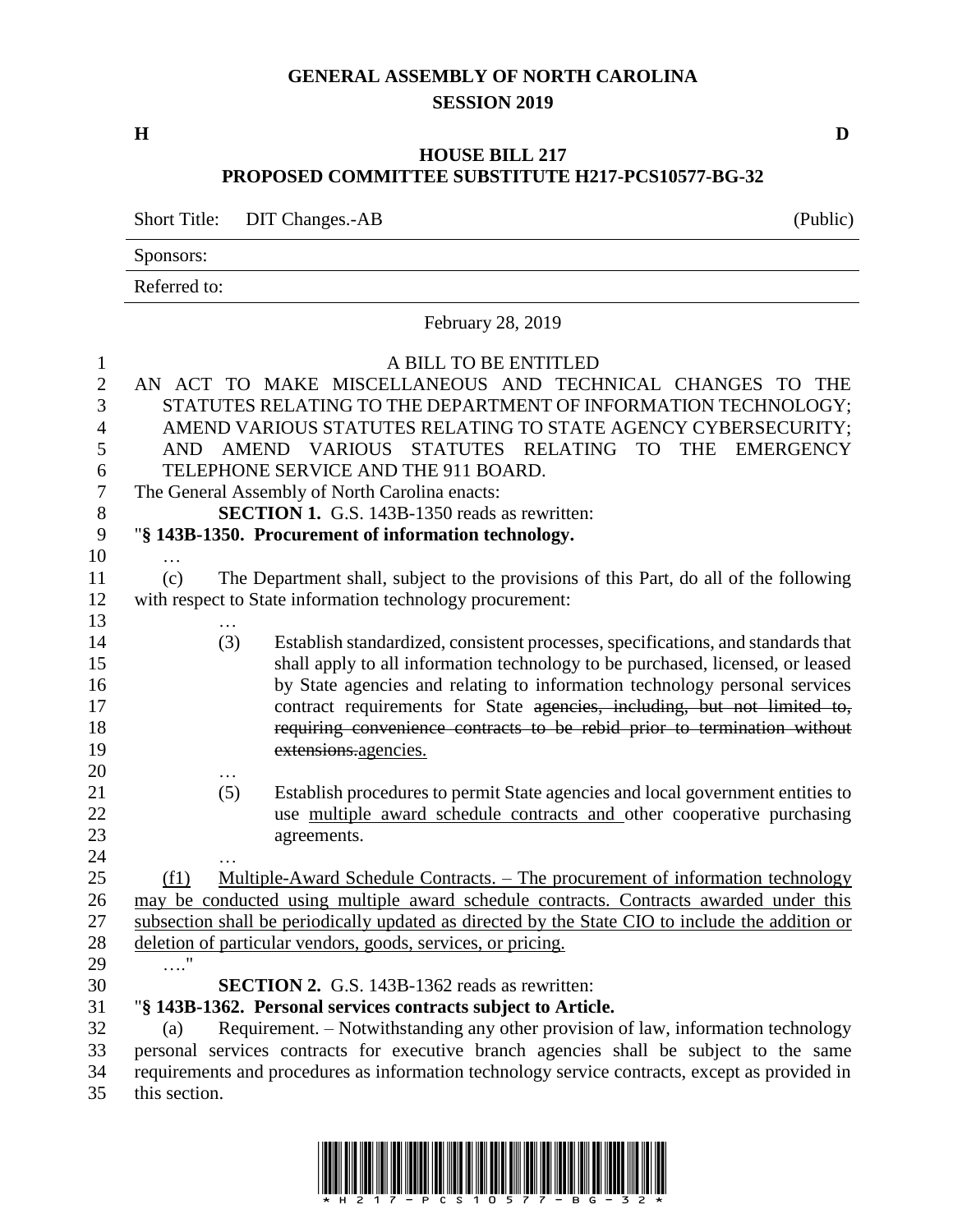|                                    | <b>General Assembly Of North Carolina</b>                                                           | <b>Session 2019</b> |
|------------------------------------|-----------------------------------------------------------------------------------------------------|---------------------|
| (b)                                | Certain Approvals Required. – Notwithstanding any provision of law to the contrary,                 |                     |
|                                    | no information technology personal services contract, nor any contract that provides personnel      |                     |
|                                    | to perform information technology functions regardless of the cost of the contract, may be          |                     |
|                                    | established or renewed without written approval from the Department of Information Technology       |                     |
|                                    | and the Office of State Budget and Management. To facilitate compliance with this requirement,      |                     |
|                                    | the Department of Information Technology shall develop and document the following:                  |                     |
| $\leftrightarrow$                  | Standards for determining whether it is more appropriate for an agency to hire                      |                     |
|                                    | an employee or use the services of a vendor.                                                        |                     |
| (2)                                | A a process to monitor all State agency information technology personal services                    |                     |
|                                    | contracts, as well as any other State contracts providing personnel to perform information          |                     |
| technology functions.              |                                                                                                     |                     |
| (3)                                | A functions and a process for obtaining approval of contractor positions.                           |                     |
| $\left(\mathrm{e}\right)$          | Creation of State Positions in Certain Cases. The Department of Information                         |                     |
|                                    | Technology shall review current information technology personal services contracts on an            |                     |
|                                    | ongoing basis and determine if each contractor is performing a function that could more             |                     |
|                                    | appropriately be performed by a State employee. Where the determination is made that a State        |                     |
|                                    | employee should be performing the function, the Department of Information Technology shall          |                     |
|                                    | work with the impacted agency and the Office of State Human Resources to identify or create         |                     |
| the position.                      |                                                                                                     |                     |
| (d)                                | Compliance Audits Required. - The Department of Information Technology shall                        |                     |
|                                    | conduct periodic audits of State agencies that are subject to this Article to determine the degree  |                     |
|                                    | to which those agencies are complying with the rules and procedures that govern information         |                     |
|                                    | technology personal services contracts.                                                             |                     |
| (e)                                | Reporting Required. - The Department of Information Technology shall report                         |                     |
|                                    | biennially to the Joint Legislative Oversight Committee on Information Technology and the           |                     |
|                                    | Fiscal Research Division on all of the following:                                                   |                     |
| $\leftrightarrow$                  | Its progress toward standardizing information technology personal services                          |                     |
|                                    | contracts.                                                                                          |                     |
| (2)                                | The the number of information technology service contractors in each State agency,                  |                     |
|                                    | the cost for each, and the comparable cost, including benefits, of a State employee serving in that |                     |
| capacity rather than a contractor. |                                                                                                     |                     |
| $\left(3\right)$                   | The results of the compliance audits conducted pursuant to subsection (d) of                        |                     |
|                                    | this section.                                                                                       |                     |
| (f)                                | Information Technology Personal Services Contract Defined. – For purposes of this                   |                     |
|                                    | section, the term "personal services contract" means a contract for services provided by a          |                     |
|                                    | professional individual as an independent contractor on a temporary or occasional basis.            |                     |
| $\left( \frac{1}{2} \right)$       | Rules Required. The Department of Information Technology shall adopt rules                          |                     |
| consistent with this section."     |                                                                                                     |                     |
|                                    | <b>SECTION 3.</b> G.S. 143-787(d) reads as rewritten:                                               |                     |
| " $(d)$                            | The Office of the State Chief Information Officer shall ensure that the Section is                  |                     |
|                                    | provided with all necessary access to the Government Data Analytics Center and all other            |                     |
| information technology services."  |                                                                                                     |                     |
|                                    | <b>SECTION 4.</b> G.S. 143B-1420(a) reads as rewritten:                                             |                     |
| " $(a)$                            | Council Established. – The North Carolina Geographic Information Coordinating                       |                     |
|                                    | Council ("Council") is established to develop policies regarding the utilization of geographic      |                     |
|                                    | information, GIS systems, and other related technologies. The Council shall be responsible for      |                     |
| the following:                     |                                                                                                     |                     |
| (1)                                | Strategic planning.                                                                                 |                     |
| (2)                                | Resolution of policy and technology issues.                                                         |                     |
| (3)                                | Coordination, direction, and oversight of State, local, and private GIS efforts.                    |                     |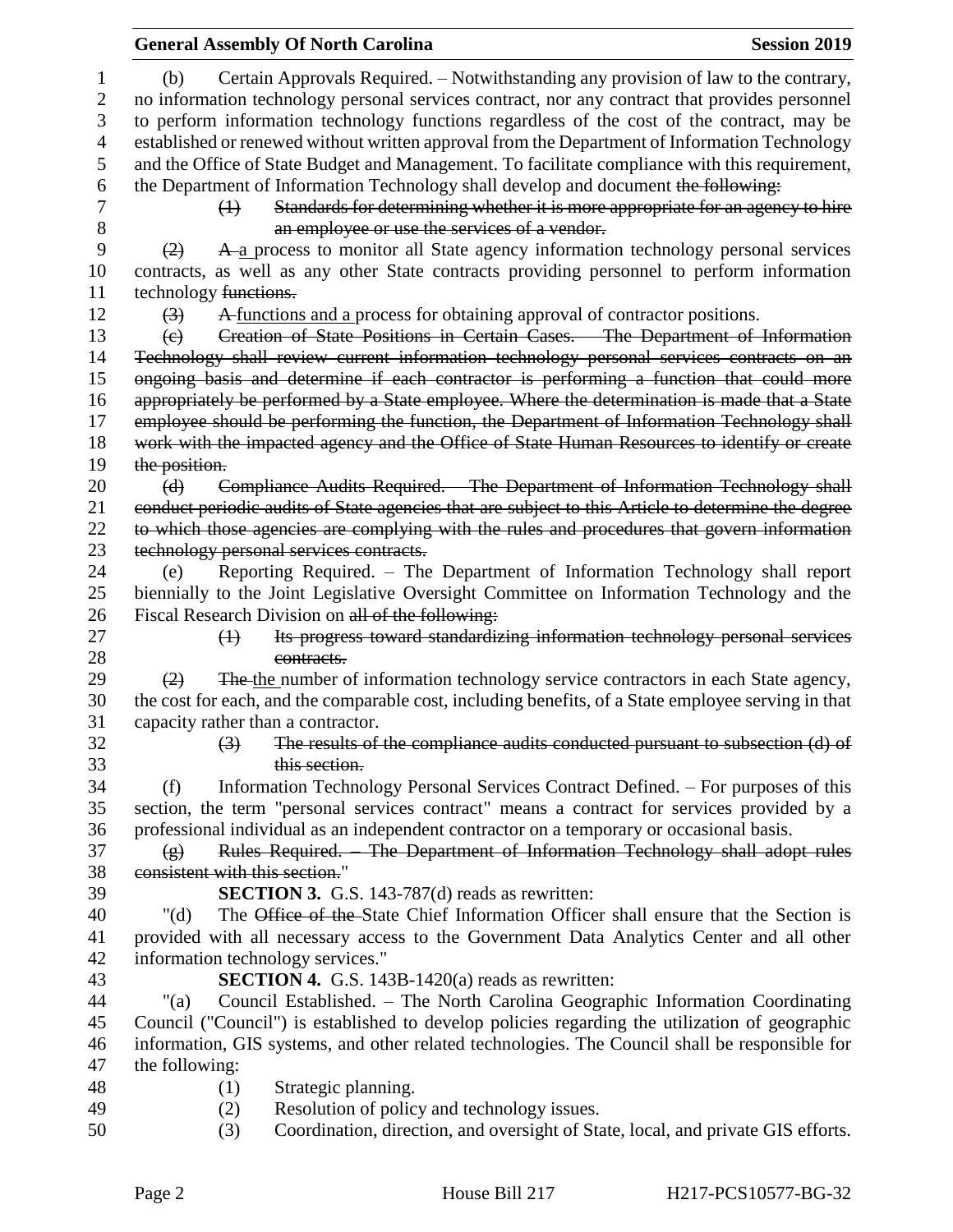|                          | <b>General Assembly Of North Carolina</b><br><b>Session 2019</b>                                                                                                                           |
|--------------------------|--------------------------------------------------------------------------------------------------------------------------------------------------------------------------------------------|
| 1<br>$\overline{c}$<br>3 | Advising the Governor, the General Assembly, and the State Chief<br>(4)<br>Information Officer as to needed directions, responsibilities, and funding<br>regarding geographic information. |
| $\overline{4}$           | The purpose of this statewide geographic information coordination effort shall be to further                                                                                               |
| 5                        | cooperation among State, federal, and local government agencies; academic institutions; and the                                                                                            |
| 6                        | private sector to improve the quality, access, cost-effectiveness, and utility of North Carolina's                                                                                         |
| $\overline{7}$           | geographic information and to promote geographic information as a strategic resource in the                                                                                                |
| 8                        | State. The Council shall be located in the Office of the Governor-Department of Information                                                                                                |
| 9                        | Technology for organizational, budgetary, and administrative purposes."                                                                                                                    |
| 10                       | <b>SECTION 5.</b> G.S. 143B-1353 reads as rewritten:                                                                                                                                       |
| 11<br>12                 | "§ 143B-1353. Financial interest of officers in sources of supply; acceptance of bribes. Gifts                                                                                             |
| 13                       | and favors regulated.<br>Neither the State CIO, any deputy State CIO, or any other policy-making or managerially                                                                           |
| 14                       | exempt personnel shall be financially interested, or have any personal beneficial interest, either                                                                                         |
| 15                       | directly or indirectly, in the purchase of, or contract for, any information technology, nor in any                                                                                        |
| 16                       | firm, corporation, partnership, or association furnishing any information technology to the State                                                                                          |
| 17                       | government or any of its departments, institutions, or agencies, nor shall any of these persons or                                                                                         |
| 18                       | any other Department employee accept or receive, directly or indirectly, from any person, firm,                                                                                            |
| 19                       | or corporation to whom any contract may be awarded, by rebate, gifts, or otherwise, any money                                                                                              |
| 20                       | or anything of value whatsoever, or any promise, obligation, or contract for future reward or                                                                                              |
| 21                       | compensation. Violation of this section is a Class F felony, and any person found guilty of a                                                                                              |
| 22                       | violation of this section shall, upon conviction, be removed from State office or employment. The                                                                                          |
| 23                       | provisions of G.S. 133-32 shall apply to all Department employees."                                                                                                                        |
| 24                       | <b>SECTION 6.(a)</b> G.S. 143B-1322(c) is amended by adding a new subdivision to read:                                                                                                     |
| 25                       | Coordinate with the Department of Public Safety to manage statewide<br>(22)                                                                                                                |
| 26                       | response to cybersecurity incidents and significant cybersecurity incidents as                                                                                                             |
| 27                       | defined by G.S. 143B-1320."                                                                                                                                                                |
| 28                       | <b>SECTION 6.(b)</b> G.S. 166A-19.12 is amended by adding a new subdivision to read:                                                                                                       |
| 29                       | Coordination with the State Chief Information Officer and the Adjutant<br>"(23)                                                                                                            |
| 30                       | General to manage statewide response to cybersecurity incidents and                                                                                                                        |
| 31                       | significant cyber incidents as defined by G.S. 143B-1320. This includes, but                                                                                                               |
| 32<br>33                 | is not limited to:                                                                                                                                                                         |
| 34                       | Development and promulgation of necessary policies, plans, and<br>$\underline{a}$ .<br>procedures for cybersecurity and critical infrastructure protection; and                            |
| 35                       | Annual review, update, and testing of cyber incident response plans<br><u>b.</u>                                                                                                           |
| 36                       | and procedures."                                                                                                                                                                           |
| 37                       | <b>SECTION 6.(c)</b> G.S. 143B-1321 is amended by adding a new subsection to read:                                                                                                         |
| 38                       | Such information technology information protected from public disclosure under<br>" $(c)$                                                                                                  |
| 39                       | G.S. 132-6.1(c), including, but not limited to, security features of critical infrastructure,                                                                                              |
| 40                       | information technology systems, telecommunications networks, or electronic security systems,                                                                                               |
| 41                       | including hardware or software security, passwords, or security standards, procedures, processes,                                                                                          |
| 42                       | configurations, software, and codes, shall be kept confidential."                                                                                                                          |
| 43                       | <b>SECTION 6.(d)</b> G.S. 143B-1320 reads as rewritten:                                                                                                                                    |
| 44                       | "§ 143B-1320. Definitions; scope; exemptions.                                                                                                                                              |
| 45                       | Definitions. – The following definitions apply in this Article:<br>(a)                                                                                                                     |
| 46                       |                                                                                                                                                                                            |
| 47                       | Information technology security Cybersecurity incident. - A computer,<br>(12)                                                                                                              |
| 48                       | network, or paper based activity that results directly or indirectly in misuse,                                                                                                            |
| 49                       | damage, denial of service, compromise of integrity, or loss of confidentiality                                                                                                             |
| 50                       | of a network, computer, application, or data. An occurrence that:                                                                                                                          |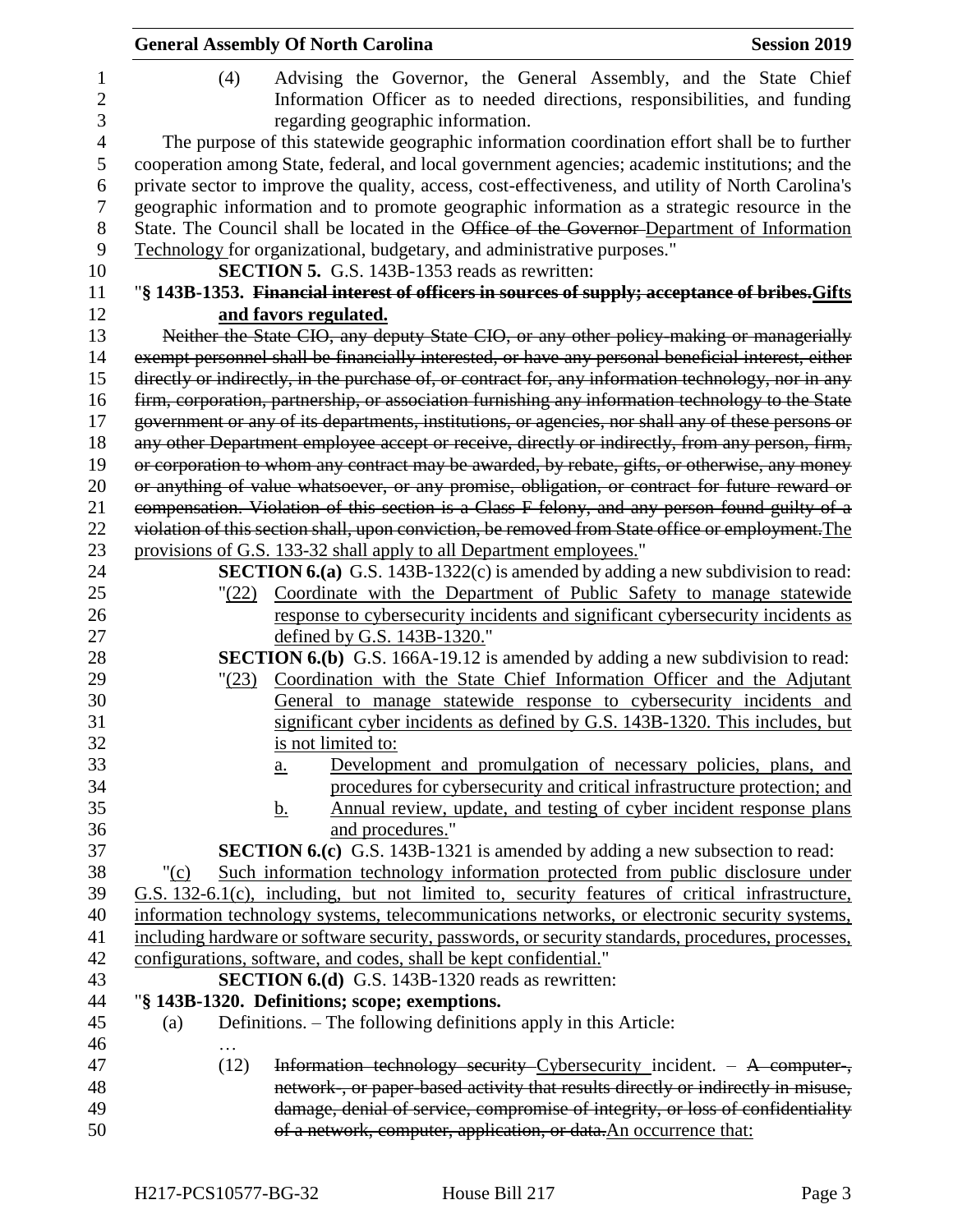|                                | <b>General Assembly Of North Carolina</b>                                                   | <b>Session 2019</b>                                                                                                          |
|--------------------------------|---------------------------------------------------------------------------------------------|------------------------------------------------------------------------------------------------------------------------------|
|                                | $\underline{a}$ .                                                                           | Actually or imminently jeopardizes, without lawful authority, the                                                            |
|                                |                                                                                             | integrity, confidentiality, or availability of information or an                                                             |
|                                | information system; or                                                                      |                                                                                                                              |
|                                | <u>b.</u>                                                                                   | Constitutes a violation or imminent threat of violation of law, security                                                     |
|                                |                                                                                             | policies, privacy policies, security procedures, or acceptable use                                                           |
|                                | policies.                                                                                   |                                                                                                                              |
|                                |                                                                                             |                                                                                                                              |
| (15)                           | Security incident. A warning or indication of a threat to or breach of                      |                                                                                                                              |
|                                | information or computer security. The term also includes threats that have                  |                                                                                                                              |
|                                | already occurred. Significant cybersecurity incident. - A cybersecurity                     |                                                                                                                              |
|                                | incident that is likely to result in demonstrable harm to the State's security              |                                                                                                                              |
|                                | interests, economy, critical infrastructure, or to the public confidence, civil             |                                                                                                                              |
|                                | liberties, or public health and safety of the residents of North Carolina. A                |                                                                                                                              |
|                                | significant cybersecurity incident is determined by the following factors:                  |                                                                                                                              |
|                                | $\underline{a}$ .                                                                           | Incidents that meet thresholds identified by the Department jointly                                                          |
|                                | with the Department of Public Safety that involve information:                              |                                                                                                                              |
|                                | 1.                                                                                          | That is not releasable to the public and that is restricted or                                                               |
|                                |                                                                                             | highly restricted according to Statewide Data Classification                                                                 |
|                                | and Handling Policy; or                                                                     |                                                                                                                              |
|                                | $2_{\cdot}$                                                                                 | That involves the exfiltration, modification, deletion, or<br>unauthorized access, or lack of availability to information or |
|                                |                                                                                             | systems within certain parameters to include (i) a specific                                                                  |
|                                |                                                                                             | threshold of number of records or users affected as defined in                                                               |
|                                |                                                                                             | G.S. 75-65 or (ii) any additional data types with required                                                                   |
|                                | security controls.                                                                          |                                                                                                                              |
|                                | <u>b.</u>                                                                                   | Incidents that involve information that is not recoverable or cannot be                                                      |
|                                |                                                                                             | recovered within defined time lines required to meet operational                                                             |
|                                |                                                                                             | commitments defined jointly by the State agency and the Department,                                                          |
|                                |                                                                                             | or can be recovered only through additional measures, and has a high                                                         |
|                                | or medium functional impact to the mission of an agency.                                    |                                                                                                                              |
| 11<br>$\cdots$                 |                                                                                             |                                                                                                                              |
|                                | <b>SECTION 6.(e)</b> G.S. 143B-1379 reads as rewritten:                                     |                                                                                                                              |
|                                | "§ 143B-1379. State agency cooperation; liaisons-cooperation and training; liaisons; county |                                                                                                                              |
|                                | and municipal government reporting.                                                         |                                                                                                                              |
| (a)                            | The head of each principal department and Council of State agency shall cooperate           |                                                                                                                              |
| information to the Department: | with the State CIO in the discharge of the State CIO's duties by providing the following    |                                                                                                                              |
| (1)                            | The full details of the State agency's information technology and operational               |                                                                                                                              |
|                                | requirements and of all the agency's information technology security                        |                                                                                                                              |
|                                | significant cybersecurity incidents within 24 hours of confirmation.                        |                                                                                                                              |
| (2)                            | Comprehensive information concerning the information technology security                    |                                                                                                                              |
|                                | employed to protect the agency's information technology-data, including                     |                                                                                                                              |
|                                | documentation and reporting of remedial or corrective action plans to address               |                                                                                                                              |
|                                | any deficiencies in the information security policies, procedures, and practices            |                                                                                                                              |
|                                | of the State agency.                                                                        |                                                                                                                              |
| (3)                            | A forecast of the parameters of the agency's projected future information                   |                                                                                                                              |
|                                | technology security cybersecurity and privacy needs and capabilities.                       |                                                                                                                              |
| (4)                            | Designating an agency liaison in the information technology area to                         |                                                                                                                              |
|                                | coordinate with the State CIO. The liaison shall be subject to a criminal                   |                                                                                                                              |
|                                | background report from the State Repository of Criminal Histories, which                    |                                                                                                                              |
|                                | shall be provided by the State Bureau of Investigation upon its receiving                   |                                                                                                                              |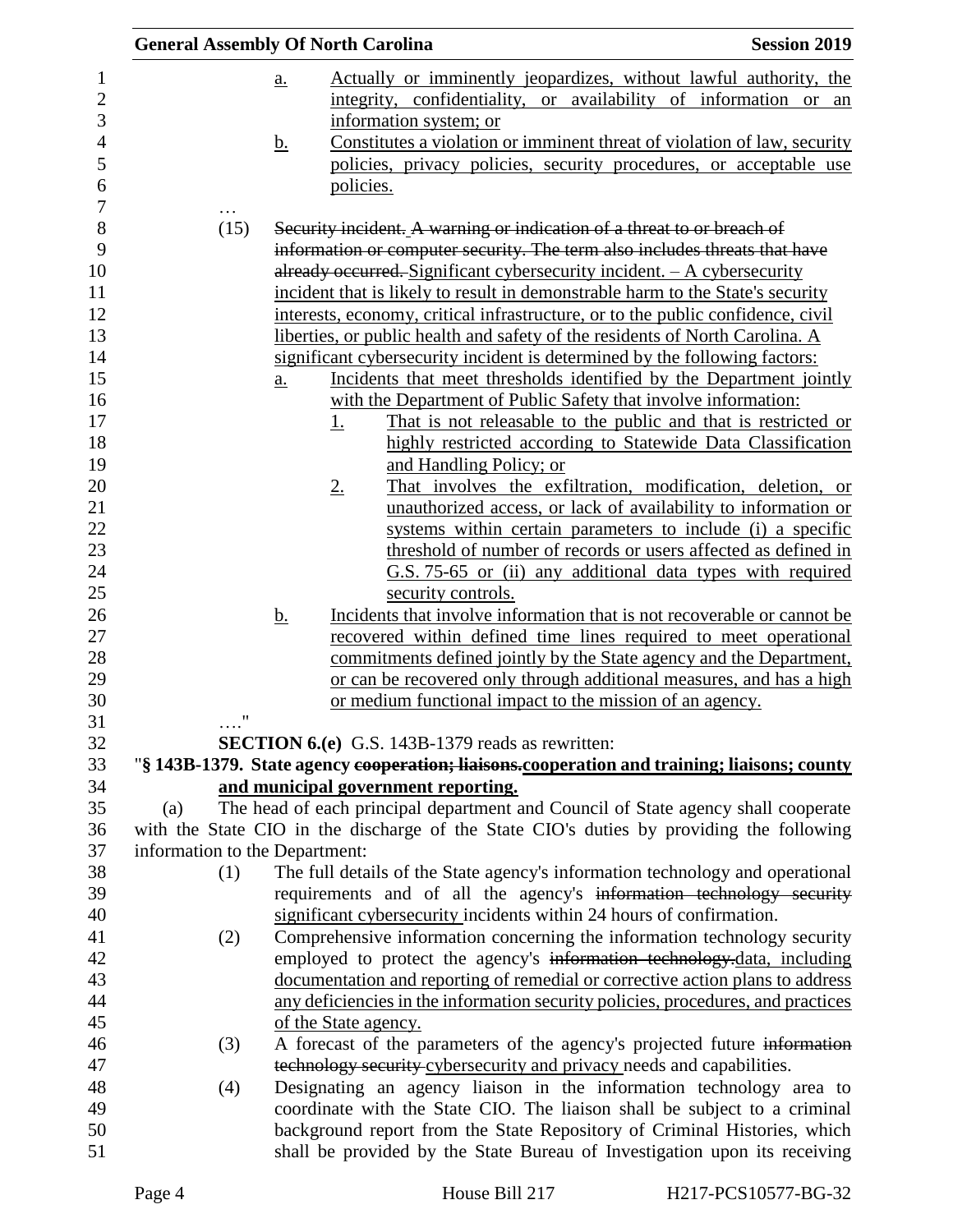|                                                                                                                           |                  | <b>General Assembly Of North Carolina</b>                                                                                                                                                                                                                                                                                                                                                                                                                                                                                                                                                                                                                                                                                                                                                                                                                                                                                                                                      | <b>Session 2019</b> |
|---------------------------------------------------------------------------------------------------------------------------|------------------|--------------------------------------------------------------------------------------------------------------------------------------------------------------------------------------------------------------------------------------------------------------------------------------------------------------------------------------------------------------------------------------------------------------------------------------------------------------------------------------------------------------------------------------------------------------------------------------------------------------------------------------------------------------------------------------------------------------------------------------------------------------------------------------------------------------------------------------------------------------------------------------------------------------------------------------------------------------------------------|---------------------|
| $\mathbf{1}$<br>$\sqrt{2}$<br>3<br>$\overline{\mathcal{L}}$<br>5<br>6<br>$\boldsymbol{7}$<br>$8\,$<br>9<br>10<br>11<br>12 |                  | fingerprints from the liaison. If the liaison has been a resident of this State for<br>less than five years, the background report shall include a review of criminal<br>information from both the State and National Repositories of Criminal<br>Histories. The criminal background report shall be provided to the State CIO<br>and the head of the agency. In addition, all personnel in the Office of the State<br>Auditor who are responsible for information technology security reviews shall<br>be subject to a criminal background report from the State Repository of<br>Criminal Histories, which shall be provided by the State Bureau of<br>Investigation upon receiving fingerprints from the personnel designated by the<br>State Auditor. For designated personnel who have been residents of this State<br>for less than five years, the background report shall include a review of<br>criminal information from both the State and National Repositories of |                     |
| 13                                                                                                                        |                  | Criminal Histories. The criminal background reports shall be provided to the                                                                                                                                                                                                                                                                                                                                                                                                                                                                                                                                                                                                                                                                                                                                                                                                                                                                                                   |                     |
| 14                                                                                                                        |                  | State Auditor. Criminal histories provided pursuant to this subdivision are not                                                                                                                                                                                                                                                                                                                                                                                                                                                                                                                                                                                                                                                                                                                                                                                                                                                                                                |                     |
| 15                                                                                                                        |                  | public records under Chapter 132 of the General Statutes.                                                                                                                                                                                                                                                                                                                                                                                                                                                                                                                                                                                                                                                                                                                                                                                                                                                                                                                      |                     |
| 16                                                                                                                        | (5)              | Completing mandatory annual security awareness training and reporting                                                                                                                                                                                                                                                                                                                                                                                                                                                                                                                                                                                                                                                                                                                                                                                                                                                                                                          |                     |
|                                                                                                                           |                  | compliance for all personnel, including contractors and other users of State                                                                                                                                                                                                                                                                                                                                                                                                                                                                                                                                                                                                                                                                                                                                                                                                                                                                                                   |                     |
|                                                                                                                           |                  | information technology systems.                                                                                                                                                                                                                                                                                                                                                                                                                                                                                                                                                                                                                                                                                                                                                                                                                                                                                                                                                |                     |
|                                                                                                                           | (b)              | The information provided by State agencies to the State CIO under this section is                                                                                                                                                                                                                                                                                                                                                                                                                                                                                                                                                                                                                                                                                                                                                                                                                                                                                              |                     |
|                                                                                                                           |                  | protected from public disclosure pursuant to G.S. 132-6.1(c).                                                                                                                                                                                                                                                                                                                                                                                                                                                                                                                                                                                                                                                                                                                                                                                                                                                                                                                  |                     |
|                                                                                                                           | (c)              | County and municipal government agencies shall report cybersecurity incidents to the                                                                                                                                                                                                                                                                                                                                                                                                                                                                                                                                                                                                                                                                                                                                                                                                                                                                                           |                     |
|                                                                                                                           |                  | Department. Information shared as part of this process will be protected from public disclosure                                                                                                                                                                                                                                                                                                                                                                                                                                                                                                                                                                                                                                                                                                                                                                                                                                                                                |                     |
|                                                                                                                           |                  | under G.S. 132-6.1(c). Private sector entities are encouraged to report cybersecurity incidents to                                                                                                                                                                                                                                                                                                                                                                                                                                                                                                                                                                                                                                                                                                                                                                                                                                                                             |                     |
|                                                                                                                           | the Department." | <b>SECTION 6.(f)</b> G.S. 143B-1376 reads as rewritten:                                                                                                                                                                                                                                                                                                                                                                                                                                                                                                                                                                                                                                                                                                                                                                                                                                                                                                                        |                     |
|                                                                                                                           |                  | "§ 143B-1376. Statewide security and privacy standards.                                                                                                                                                                                                                                                                                                                                                                                                                                                                                                                                                                                                                                                                                                                                                                                                                                                                                                                        |                     |
|                                                                                                                           | (a)              | The State CIO shall be responsible for the security and privacy of all State information                                                                                                                                                                                                                                                                                                                                                                                                                                                                                                                                                                                                                                                                                                                                                                                                                                                                                       |                     |
|                                                                                                                           |                  | technology systems and associated data. The State CIO shall manage all executive branch                                                                                                                                                                                                                                                                                                                                                                                                                                                                                                                                                                                                                                                                                                                                                                                                                                                                                        |                     |
|                                                                                                                           |                  | information technology security and shall establish a statewide standard for information                                                                                                                                                                                                                                                                                                                                                                                                                                                                                                                                                                                                                                                                                                                                                                                                                                                                                       |                     |
|                                                                                                                           |                  | technology security and privacy to maximize the functionality, security, and interoperability of                                                                                                                                                                                                                                                                                                                                                                                                                                                                                                                                                                                                                                                                                                                                                                                                                                                                               |                     |
|                                                                                                                           |                  | the State's distributed information technology assets, including, but not limited to, data                                                                                                                                                                                                                                                                                                                                                                                                                                                                                                                                                                                                                                                                                                                                                                                                                                                                                     |                     |
|                                                                                                                           |                  | classification and management, communications, and encryption technologies. The State CIO                                                                                                                                                                                                                                                                                                                                                                                                                                                                                                                                                                                                                                                                                                                                                                                                                                                                                      |                     |
|                                                                                                                           |                  | shall review and revise the security standards annually. As part of this function, the State CIO                                                                                                                                                                                                                                                                                                                                                                                                                                                                                                                                                                                                                                                                                                                                                                                                                                                                               |                     |
|                                                                                                                           |                  | shall review periodically existing security and privacy standards and practices in place among                                                                                                                                                                                                                                                                                                                                                                                                                                                                                                                                                                                                                                                                                                                                                                                                                                                                                 |                     |
|                                                                                                                           |                  | the various State agencies to determine whether those standards and practices meet statewide                                                                                                                                                                                                                                                                                                                                                                                                                                                                                                                                                                                                                                                                                                                                                                                                                                                                                   |                     |
|                                                                                                                           |                  | security security, privacy, and encryption requirements. The State CIO shall ensure that State                                                                                                                                                                                                                                                                                                                                                                                                                                                                                                                                                                                                                                                                                                                                                                                                                                                                                 |                     |
|                                                                                                                           |                  | agencies are periodically testing and evaluating information security controls and techniques for                                                                                                                                                                                                                                                                                                                                                                                                                                                                                                                                                                                                                                                                                                                                                                                                                                                                              |                     |
|                                                                                                                           |                  | effective implementation, and that all agency and contracted personnel are held accountable for                                                                                                                                                                                                                                                                                                                                                                                                                                                                                                                                                                                                                                                                                                                                                                                                                                                                                |                     |
|                                                                                                                           |                  | complying with the statewide information security program. The State CIO may assume the                                                                                                                                                                                                                                                                                                                                                                                                                                                                                                                                                                                                                                                                                                                                                                                                                                                                                        |                     |
|                                                                                                                           |                  | direct responsibility of providing for the information technology security of any State agency                                                                                                                                                                                                                                                                                                                                                                                                                                                                                                                                                                                                                                                                                                                                                                                                                                                                                 |                     |
|                                                                                                                           | . "              | that fails to adhere to security and privacy standards adopted under this Article.                                                                                                                                                                                                                                                                                                                                                                                                                                                                                                                                                                                                                                                                                                                                                                                                                                                                                             |                     |
|                                                                                                                           |                  | <b>SECTION 6.(g)</b> G.S. 143B-1378 reads as rewritten:                                                                                                                                                                                                                                                                                                                                                                                                                                                                                                                                                                                                                                                                                                                                                                                                                                                                                                                        |                     |
|                                                                                                                           |                  | "§ 143B-1378. Assessment of agency compliance with security cybersecurity standards.                                                                                                                                                                                                                                                                                                                                                                                                                                                                                                                                                                                                                                                                                                                                                                                                                                                                                           |                     |
|                                                                                                                           |                  | At a minimum, the State CIO shall annually assess the ability of each State agency, and each                                                                                                                                                                                                                                                                                                                                                                                                                                                                                                                                                                                                                                                                                                                                                                                                                                                                                   |                     |
|                                                                                                                           |                  | agency's contracted vendors, to comply with the current security cybersecurity enterprise-wide                                                                                                                                                                                                                                                                                                                                                                                                                                                                                                                                                                                                                                                                                                                                                                                                                                                                                 |                     |
|                                                                                                                           |                  | set of standards established pursuant to this section. The assessment shall include, at a minimum,                                                                                                                                                                                                                                                                                                                                                                                                                                                                                                                                                                                                                                                                                                                                                                                                                                                                             |                     |
|                                                                                                                           |                  | the rate of compliance with the enterprise-wide security standards and an assessment of security                                                                                                                                                                                                                                                                                                                                                                                                                                                                                                                                                                                                                                                                                                                                                                                                                                                                               |                     |
|                                                                                                                           |                  | organization, security practices, security information standards, network security architecture,                                                                                                                                                                                                                                                                                                                                                                                                                                                                                                                                                                                                                                                                                                                                                                                                                                                                               |                     |
|                                                                                                                           |                  | and current expenditures of State funds for information technology security. The assessment of                                                                                                                                                                                                                                                                                                                                                                                                                                                                                                                                                                                                                                                                                                                                                                                                                                                                                 |                     |
|                                                                                                                           |                  | a State agency shall also estimate the initial cost to implement the security measures needed for                                                                                                                                                                                                                                                                                                                                                                                                                                                                                                                                                                                                                                                                                                                                                                                                                                                                              |                     |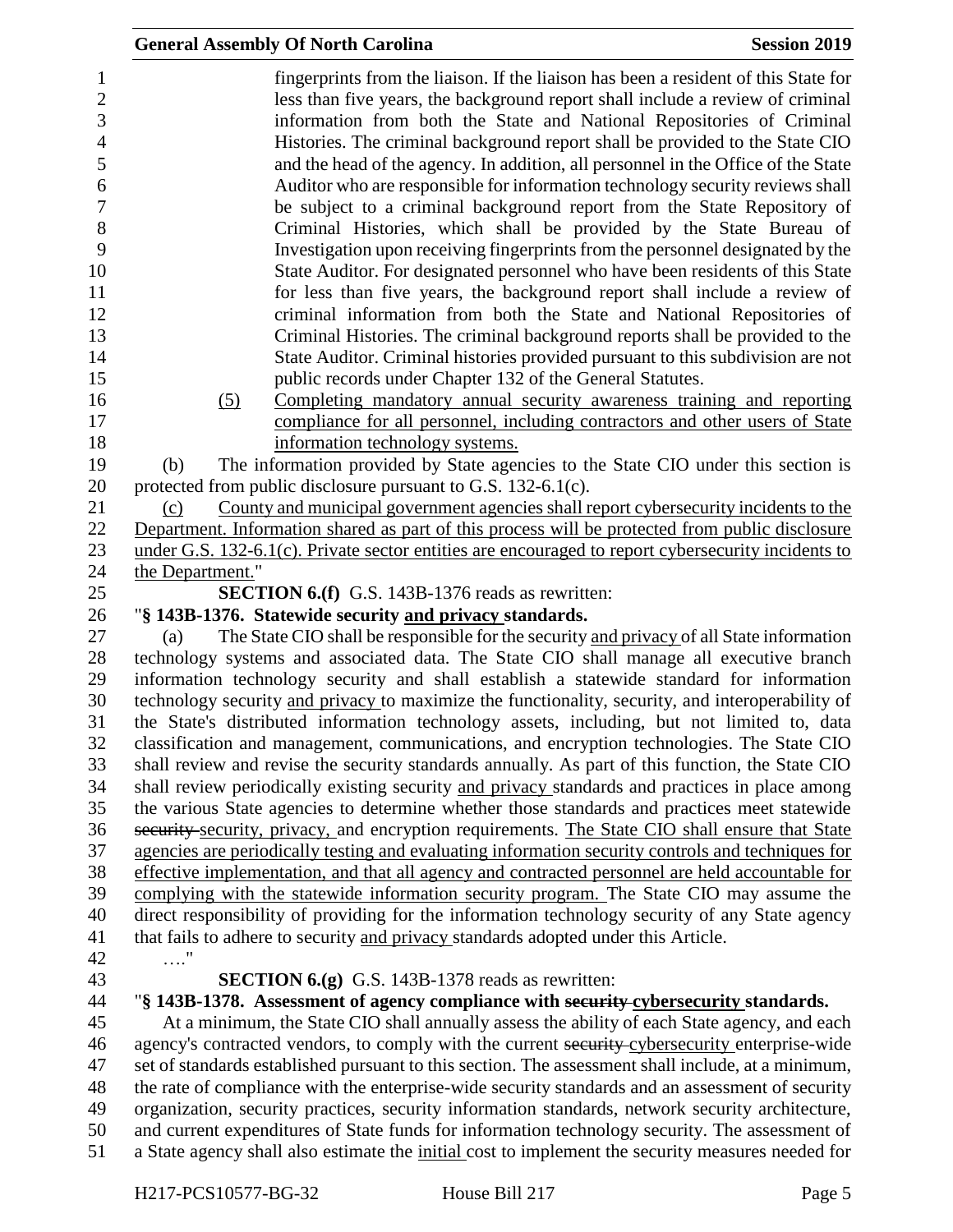# **General Assembly Of North Carolina Session 2019**

| $\mathbf{1}$   |                                                                                                 | agencies to fully comply with the standards. standards as well as the costs over the lifecycle of |  |  |  |
|----------------|-------------------------------------------------------------------------------------------------|---------------------------------------------------------------------------------------------------|--|--|--|
| $\mathbf{2}$   | the State agency information system. Each State agency shall submit information required by the |                                                                                                   |  |  |  |
| $\mathfrak{Z}$ | State CIO for purposes of this assessment. The State CIO shall include the information obtained |                                                                                                   |  |  |  |
| $\overline{4}$ |                                                                                                 | from the assessment in the State Information Technology Plan."                                    |  |  |  |
| $\sqrt{5}$     |                                                                                                 | <b>SECTION 7.(a)</b> G.S. 143B-1400 reads as rewritten:                                           |  |  |  |
| $\sqrt{6}$     | "§ 143B-1400. Definitions.                                                                      |                                                                                                   |  |  |  |
| $\tau$         |                                                                                                 | The following definitions apply in this Part.                                                     |  |  |  |
| 8              | (1)                                                                                             | 911 Board. - The 911 Board established in G.S. 143B-1401.                                         |  |  |  |
| 9              | (2)                                                                                             | 911 Fund. – The North Carolina 911 Fund established in G.S. 143B-1403.                            |  |  |  |
| 10             | (3)                                                                                             | 911 State Plan. - A document prepared, maintained, and updated by the 911                         |  |  |  |
| 11             |                                                                                                 | Board that provides a comprehensive plan for communicating 911 call                               |  |  |  |
| 12             |                                                                                                 | information across networks and among PSAPs, addresses all aspects of the                         |  |  |  |
| 13             |                                                                                                 | State's 911 system, and describes the allowable uses of revenue in-the 911                        |  |  |  |
| 14             |                                                                                                 | Fund-Fund, including, but not limited to, transfer of 911 calls between                           |  |  |  |
| 15             |                                                                                                 | geographically dispersed PSAPs, increased aggregation and sharing of data,                        |  |  |  |
| 16             |                                                                                                 | resources, procedures, standards, and requirements to improve emergency                           |  |  |  |
| 17             |                                                                                                 | response and implementation of a NG911 network.                                                   |  |  |  |
| 18             | (4)                                                                                             | 911 system. - An emergency communications system using any available                              |  |  |  |
| 19             |                                                                                                 | technology that does all of the following:                                                        |  |  |  |
| 20             |                                                                                                 | Enables the user of a communications service connection to reach a<br>a.                          |  |  |  |
| 21             |                                                                                                 | PSAP by dialing the digits 911.                                                                   |  |  |  |
| 22             |                                                                                                 | Provides enhanced 911 service.<br>$\mathbf b$ .                                                   |  |  |  |
| 23             |                                                                                                 | Delivers 911 calls to the State ESInet as provided by<br>$\underline{c}$ .                        |  |  |  |
| 24             |                                                                                                 | G.S. 143B-1406(e1) or a Next Generation 911 Network.                                              |  |  |  |
| 25<br>26       | (5)                                                                                             | 911 system provider. – An entity that provides $a$ -an Enhanced 911 or NG911<br>system to a PSAP. |  |  |  |
| 27             | (5a)                                                                                            | Agent. – An agent is an authorized person, including an employee, contractor,                     |  |  |  |
| 28             |                                                                                                 | or volunteer, who has one or more roles in a PSAP. An agent can also be an                        |  |  |  |
| 29             |                                                                                                 | automaton in some circumstances.                                                                  |  |  |  |
| 30             | (6)                                                                                             | Back-up PSAP. – The capability to operate as part of the 911 System and all                       |  |  |  |
| 31             |                                                                                                 | other features of its associated primary PSAP. The term includes a back-up                        |  |  |  |
| 32             |                                                                                                 | PSAP that receives 911 calls only when they are transferred from the primary                      |  |  |  |
| 33             |                                                                                                 | PSAP or on an alternate routing basis when calls cannot be completed to the                       |  |  |  |
| 34             |                                                                                                 | primary PSAP.                                                                                     |  |  |  |
| 35             | (7)                                                                                             | Call taking. – The act of processing a 911 call for emergency assistance by a                     |  |  |  |
| 36             |                                                                                                 | primary PSAP, including the use of 911 system equipment, call classification,                     |  |  |  |
| 37             |                                                                                                 | location of a caller, determination of the appropriate response level for                         |  |  |  |
| 38             |                                                                                                 | emergency responders, and dispatching 911 call information to the                                 |  |  |  |
| 39             |                                                                                                 | appropriate responder.                                                                            |  |  |  |
| 40             | (8)                                                                                             | Commercial Mobile Radio Service (CMRS). - Defined in 47 C.F.R. § 20.3.                            |  |  |  |
| 41             | (9)                                                                                             | Communications service. $-$ Any of the following:                                                 |  |  |  |
| 42             |                                                                                                 | transmission,<br>routing<br>The<br>conveyance,<br>of<br>real-time<br><b>or</b><br>a.              |  |  |  |
| 43             |                                                                                                 | communications to a point or between or among points by or through                                |  |  |  |
| 44             |                                                                                                 | any electronic, radio, satellite, cable, optical, microwave, wireline,                            |  |  |  |
| 45             |                                                                                                 | wireless, Internet protocol, or other medium or method, regardless of                             |  |  |  |
| 46             |                                                                                                 | the protocol used.                                                                                |  |  |  |
| 47             |                                                                                                 | b.<br>The ability to receive and terminate voice calls, text-to-911, short                        |  |  |  |
| 48             |                                                                                                 | message service (SMS) or other messages, videos, data, or other forms                             |  |  |  |
| 49             |                                                                                                 | of communication to, from, and between the public switched                                        |  |  |  |
| 50             |                                                                                                 | telephone network, wireless networks, IP-enabled networks, or any                                 |  |  |  |
| 51             |                                                                                                 | other communications network.                                                                     |  |  |  |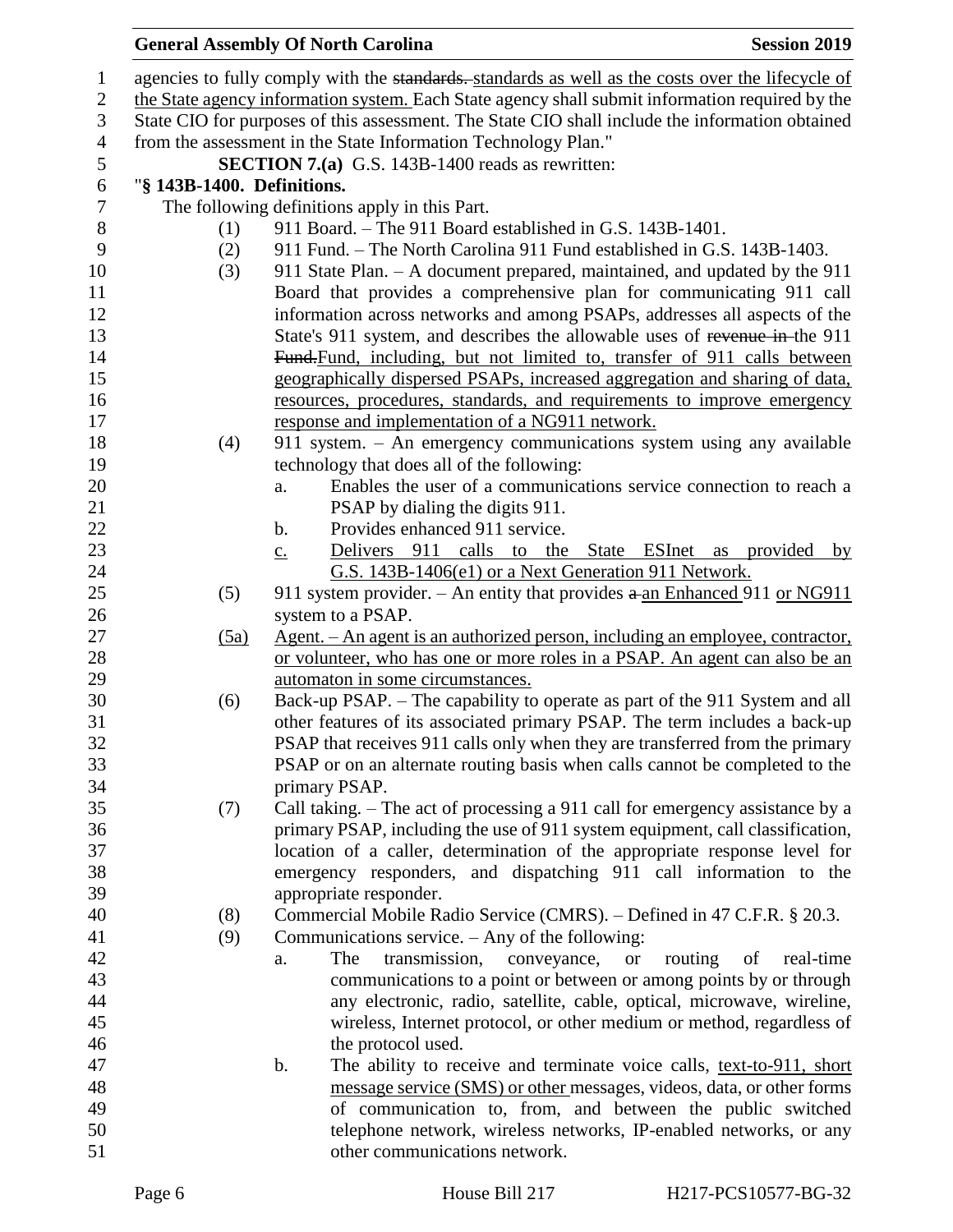|       | <b>Session 2019</b><br><b>General Assembly Of North Carolina</b>                  |
|-------|-----------------------------------------------------------------------------------|
|       | Interconnected VoIP service.<br>$C_{\bullet}$                                     |
| (10)  | Communications service connection. - Each telephone number or trunk               |
|       | assigned to a residential or commercial subscriber by a communications            |
|       | service provider, without regard to technology deployed.                          |
| (11)  | Communications service provider. $-$ An entity that provides communications       |
|       | service to a subscriber.                                                          |
| (12)  | CMRS connection. – Each mobile handset telephone number assigned to a             |
|       | CMRS subscriber with a place of primary use in North Carolina.                    |
| (13)  | CMRS provider. $-$ An entity, A service provider, whether facilities-based or     |
|       | nonfacilities-based, that is licensed by the Federal Communications               |
|       | Commission to provide CMRS or that resells CMRS within North Carolina.            |
| (13a) | <u>Emergency medical dispatch. – The management of requests for emergency</u>     |
|       | medical assistance by utilizing a system of:                                      |
|       | A tiered response or priority dispatching of emergency medical<br>a.              |
|       | resources based on the level of medical assistance appropriate for the            |
|       | victim; and                                                                       |
|       | Pre-arrival first aid or other medical instructions given by trained<br><u>b.</u> |
|       | telecommunicators responsible for receiving 911 calls and dispatching             |
|       | emergency response services.                                                      |
| (14)  | Enhanced 911 service. – Directing a 911 call to an appropriate PSAP by            |
|       | selective routing or other means based on the geographical location from          |
|       | which the call originated and providing information defining the approximate      |
|       | geographic location and the telephone number of a 911 caller, in accordance       |
|       | with the FCC Order.                                                               |
| (15)  | Exchange access facility. $-$ The access from a subscriber's premises to the      |
|       | telephone system of a service supplier. The term includes service supplier        |
|       | provided access lines, private branch exchange trunks, and centrex network        |
|       | access registers, as defined by applicable tariffs approved by the North          |
|       | Carolina Utilities Commission. The term does not include service supplier         |
|       | operated telephone pay<br>station<br>lines, Wide<br>owned<br>and<br>Area          |
|       | Telecommunications Service (WATS), Foreign Exchange (FX), or incoming             |
|       | only lines.                                                                       |
| (16)  | FCC Order. – The Order of the FCC order means all orders or final rules issued    |
|       | by the Federal Communications Commission FCC Commission, pursuant to              |
|       | the proceeding entitled "Revision of the Commission's Rules to Ensure             |
|       | Compatibility with Enhanced 911 Emergency Calling Systems" (FCC Docket            |
|       | No. 94-102, adopted on December 1, 1997, and any consent decrees, rules,          |
|       | and regulations adopted by the Federal Communications Commission                  |
|       | pursuant to the Order. 94-102) codified at 47 C.F.R § 20.18, "Wireless E-911      |
|       | Location Accuracy Requirements" codified at 47 C.F.R Part 20, relating to         |
|       | commercial mobile services, and any successor proceeding.                         |
| (17)  | GIS mapping. GIS. - Computerized geographical information that can be used        |
|       | to assist in locating a person who calls emergency assistance, including          |
|       | mapping elements such as street centerlines, ortho photography, and oblique       |
|       | imaging or other imaging, and geospatial call routing to deliver 911 calls to     |
|       | an appropriate PSAP.                                                              |
| (18)  | Interconnected VoIP service. $-$ Defined in 47 C.F.R. § 9.3.                      |
| (19)  | Local exchange carrier. $-$ An entity that is authorized to provide telephone     |
|       | exchange service or exchange access in North Carolina.                            |
| (19a) | <u>Next generation 911 network. – Managed Internet Protocol based networks,</u>   |
|       | gateways, functional elements, and databases that augment E-911 features and      |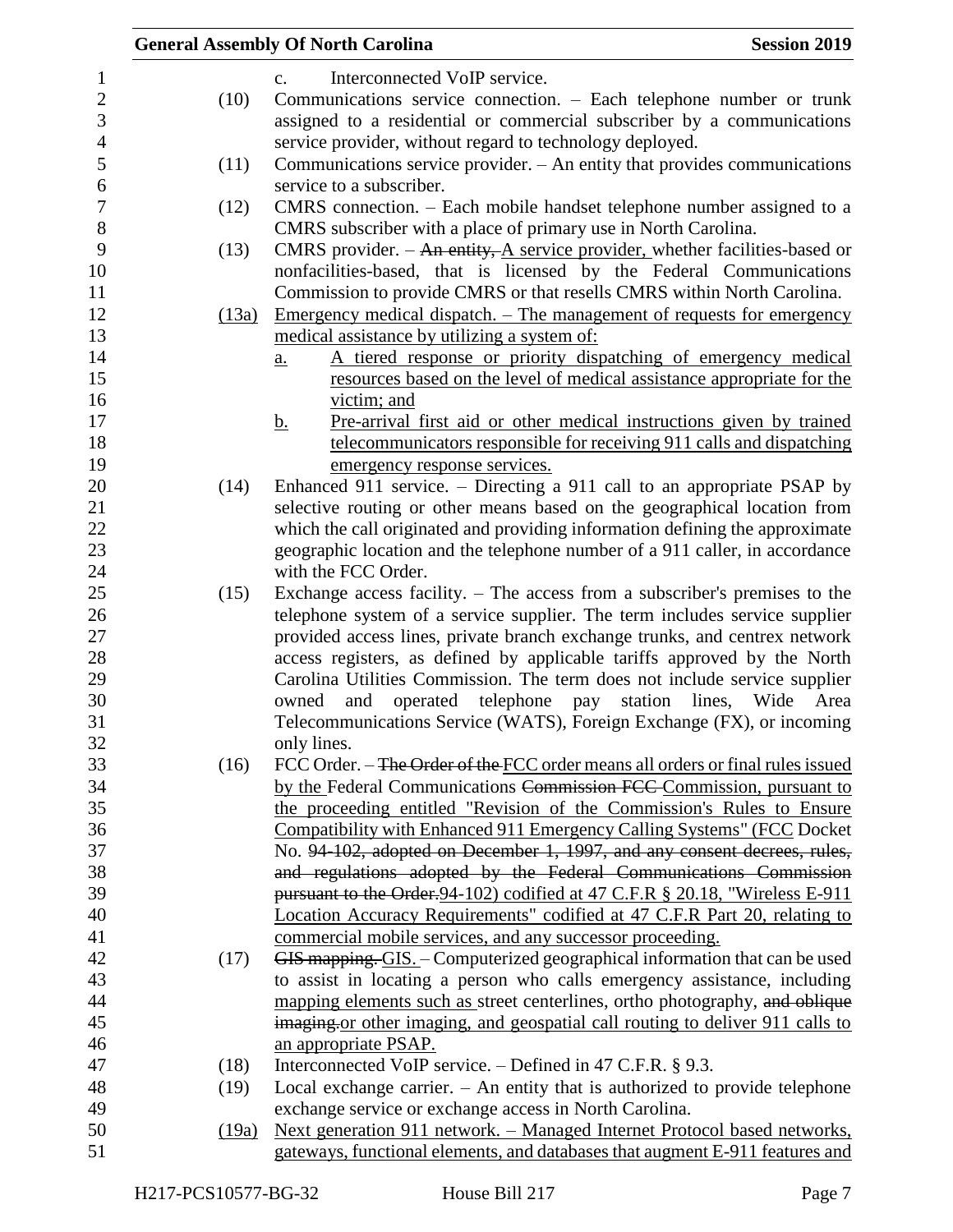|            |       | <b>General Assembly Of North Carolina</b><br><b>Session 2019</b>                                                                            |
|------------|-------|---------------------------------------------------------------------------------------------------------------------------------------------|
|            |       | functions enabling the public to transmit digital information to public safety                                                              |
|            |       | answering points replacing Enhanced 911, that maintains P.01 for Basic 911                                                                  |
|            |       | or Enhanced 911 services or NENA i3 Solution standard for NG911 services,                                                                   |
|            |       | and that includes Emergency Service IP Network (ESInet), GIS,                                                                               |
|            |       | cybersecurity, and other system components.                                                                                                 |
|            | (20)  | Next generation 911 system. - An IP-enabled-Internet Protocol-enabled                                                                       |
|            |       | emergency communications system using Internet Protocol, or any other                                                                       |
|            |       | available technology, to enable enabling the user-public or subscriber of a                                                                 |
|            |       | communications service to reach an appropriate PSAP by sending the digits                                                                   |
|            |       | 911 via dialing, text, or short message service (SMS), or any other                                                                         |
|            |       | technological means.                                                                                                                        |
|            | (21)  | Next generation 911 system provider. $-$ An entity that provides a next                                                                     |
|            |       | generation or IP-enabled 911 system to a PSAP.                                                                                              |
|            | (22)  | telecommunications<br>Prepaid<br>wireless<br>service. $-$<br>wireless<br>A                                                                  |
|            |       | telecommunications service that allows a caller to dial 911 to access the 911                                                               |
|            |       | system, which service must be paid for in advance and is sold in                                                                            |
|            |       | predetermined units or dollars of which the number declines with use in a                                                                   |
|            |       | known amount.                                                                                                                               |
|            | (23)  | Primary PSAP. – The first point of reception of a 911 call by a public safety                                                               |
|            |       | answering point.                                                                                                                            |
|            | (24)  | Proprietary information. - Subscriber lists, technology descriptions, technical                                                             |
|            |       | information, or trade secrets that are developed, produced, or received                                                                     |
|            |       | internally by a communications service provider or by a communications                                                                      |
|            |       | service provider's employees, directors, officers, or agents.                                                                               |
|            | (25)  | Public safety answering point (PSAP). - The public safety agency that                                                                       |
|            |       | receives an incoming 911 call and dispatches appropriate public safety                                                                      |
|            |       | agencies to respond to the call.                                                                                                            |
|            | (25a) | Regional PSAP. - A primary PSAP operated by or on behalf of two or more                                                                     |
|            |       | counties and any number of municipalities, approved by the Board, for 911                                                                   |
|            |       | call taking.                                                                                                                                |
|            | (26)  | Retail transaction. - The sale of prepaid wireless telecommunications service                                                               |
|            |       | for any purpose other than resale.                                                                                                          |
|            | (27)  | Service supplier. - An entity that provides exchange telephone service $or$                                                                 |
|            |       | communications service to the public or a telephone subscriber.                                                                             |
|            | (27a) | State Emergency Services IP Network (ESInet) Network. - A NG911 network                                                                     |
|            |       | contracted by the 911 Board to one or more communications service providers                                                                 |
|            |       | for the purpose of securely receiving 911 calls, transferring 911 calls and all                                                             |
|            |       | associated data, providing centralized network management and security                                                                      |
|            |       | monitoring, and enabling GIS call routing.                                                                                                  |
|            | (28)  | Subscriber. - A person who purchases a communications service and is able                                                                   |
|            |       | to receive it or use it periodically over time.                                                                                             |
|            | (28a) | Telecommunicator. $- A$ person qualified to provide 911 call taking employed                                                                |
|            |       | by a PSAP. The term applies to 911 call takers, dispatchers, radio operators,                                                               |
|            |       | data terminal operators, or any combination of such call taking functions in a                                                              |
|            |       | PSAP.                                                                                                                                       |
| $\ldots$ " |       |                                                                                                                                             |
|            |       | <b>SECTION 7.(b)</b> G.S. 143B-1402 reads as rewritten:<br>"§ 143B-1402. Powers and duties of the 911 Board.                                |
|            |       |                                                                                                                                             |
| (a)        |       | Duties. – The 911 Board has the following powers and duties:<br>To develop the 911 State Plan. In developing and updating the plan, the 911 |
|            | (1)   | Board must monitor trends in communications service technology utilized for                                                                 |
|            |       |                                                                                                                                             |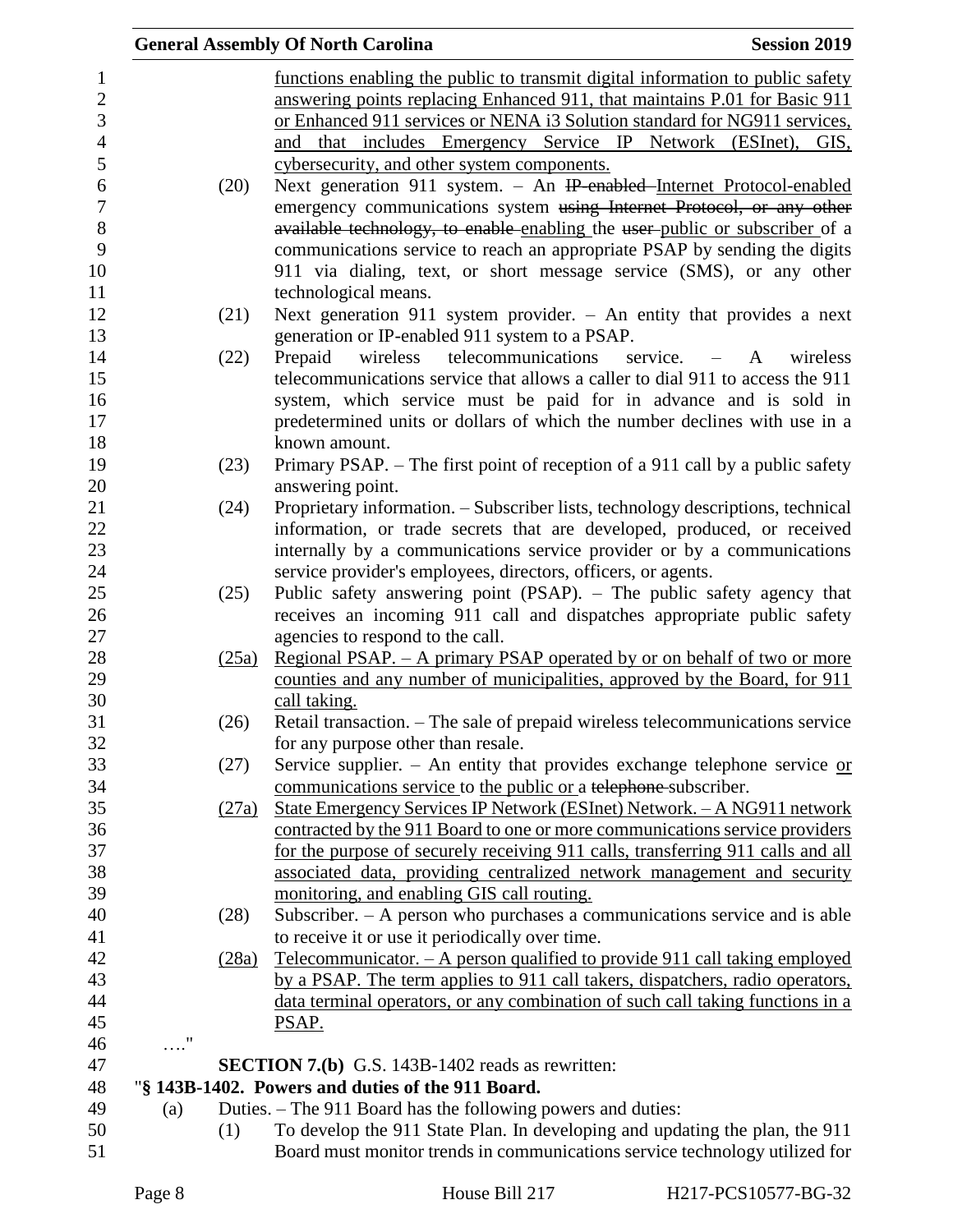|      | <b>General Assembly Of North Carolina</b>                                         | <b>Session 2019</b> |
|------|-----------------------------------------------------------------------------------|---------------------|
|      | the 911 system and in enhanced 911 service technology, investigate and            |                     |
|      | incorporate GIS mapping and other-resources into the plan, ensure individual      |                     |
|      | PSAP plans incorporate a back-up PSAP, PSAP and 911 call routing in an            |                     |
|      | emergency, coordination with State emergency operations including                 |                     |
|      | Telecommunicator Emergency Response Taskforce (TERT), and formulate               |                     |
|      | strategies for the efficient and effective delivery of enhanced 911 service.      |                     |
| (2)  | To administer the 911 Fund and the monthly 911 service charge authorized by       |                     |
|      | G.S. 143B-1403. To execute the powers and duties provided in this Part, the       |                     |
|      | Board shall determine its policies, procedures, and rules by majority vote of     |                     |
|      | the members of the Board, a quorum having been established. Once a policy         |                     |
|      | or procedure is determined or a rule is adopted, the Board shall communicate      |                     |
|      | it to the Executive Director, who shall have the authority to execute the policy, |                     |
|      | procedure, or rule of the Board. No individual member of the Board shall have     |                     |
|      | the responsibility or authority to give operational directives to any employee    |                     |
|      | of the Board other than the Executive Director.                                   |                     |
| (3)  | To distribute revenue in the 911 Fund to CMRS providers and PSAPs in              |                     |
|      | accordance with this Part and advise CMRS providers and PSAPs of the              |                     |
|      | requirements for receiving a distribution from the 911 Fund.                      |                     |
| (4)  | To establish cooperative purchasing agreements or other contracts for the         |                     |
|      | procurement of goods and services, to establish policies and procedures to        |                     |
|      | fund advisory services and training programs including, but not limited to,       |                     |
|      | <b>Emergency Medical Dispatch and quality assurance of Emergency Medical</b>      |                     |
|      | Dispatch programs for PSAPs, to set operating standards for PSAPs and             |                     |
|      | back-up PSAPs, PSAPs, including minimum staffing, mandatory                       |                     |
|      | telecommunicator training and certification requirements for 911 call taking,     |                     |
|      | and to provide funds in accordance with these policies, procedures, and           |                     |
|      | standards standards subject to the limitations of G.S. 143B-1406(d).              |                     |
| (5)  | To investigate the revenues and expenditures associated with the operation of     |                     |
|      | a PSAP to ensure compliance with restrictions on the use of amounts               |                     |
|      | distributed from the 911 Fund.                                                    |                     |
| (6)  | To make and enter into contracts and agreements necessary or incidental to        |                     |
|      | the performance of its powers and duties under this Part and to use revenue       |                     |
|      | available to the 911 Board under G.S. 143B-1404 for administrative expenses       |                     |
|      | to pay its obligations under the contracts and agreements.                        |                     |
| (7)  | To use funds available to the 911 Board under G.S. 62-47 [143B-1407]              |                     |
|      | G.S. 143B-1407 to pay its obligations incurred for statewide 911 projects.        |                     |
| (8)  | To accept gifts, grants, or other money for the 911 Fund.                         |                     |
| (9)  | To undertake its duties in a manner that is competitively and technologically     |                     |
|      | neutral as to all communications service providers.                               |                     |
| (10) | To design, create, or acquire printed or Web-based public education materials     |                     |
|      | regarding the proper use of 911.                                                  |                     |
| (11) | To adopt rules to implement this Part. This authority does not include the        |                     |
|      | regulation of any enhanced 911 communications service, such as the                |                     |
|      | establishment of technical standards for telecommunications communications        |                     |
|      | service providers to deliver process 911 voice and data.                          |                     |
| (12) | To take other necessary and proper action to implement the provisions of this     |                     |
|      | Part.                                                                             |                     |
| (13) | To collect and distribute data from and to PSAPs and communications service       |                     |
|      | providers, provided that distribution of such data shall be subject to the        |                     |
|      | limitations of the G.S. 132-1 et seq., and applicable federal privacy laws or     |                     |
|      | regulations.                                                                      |                     |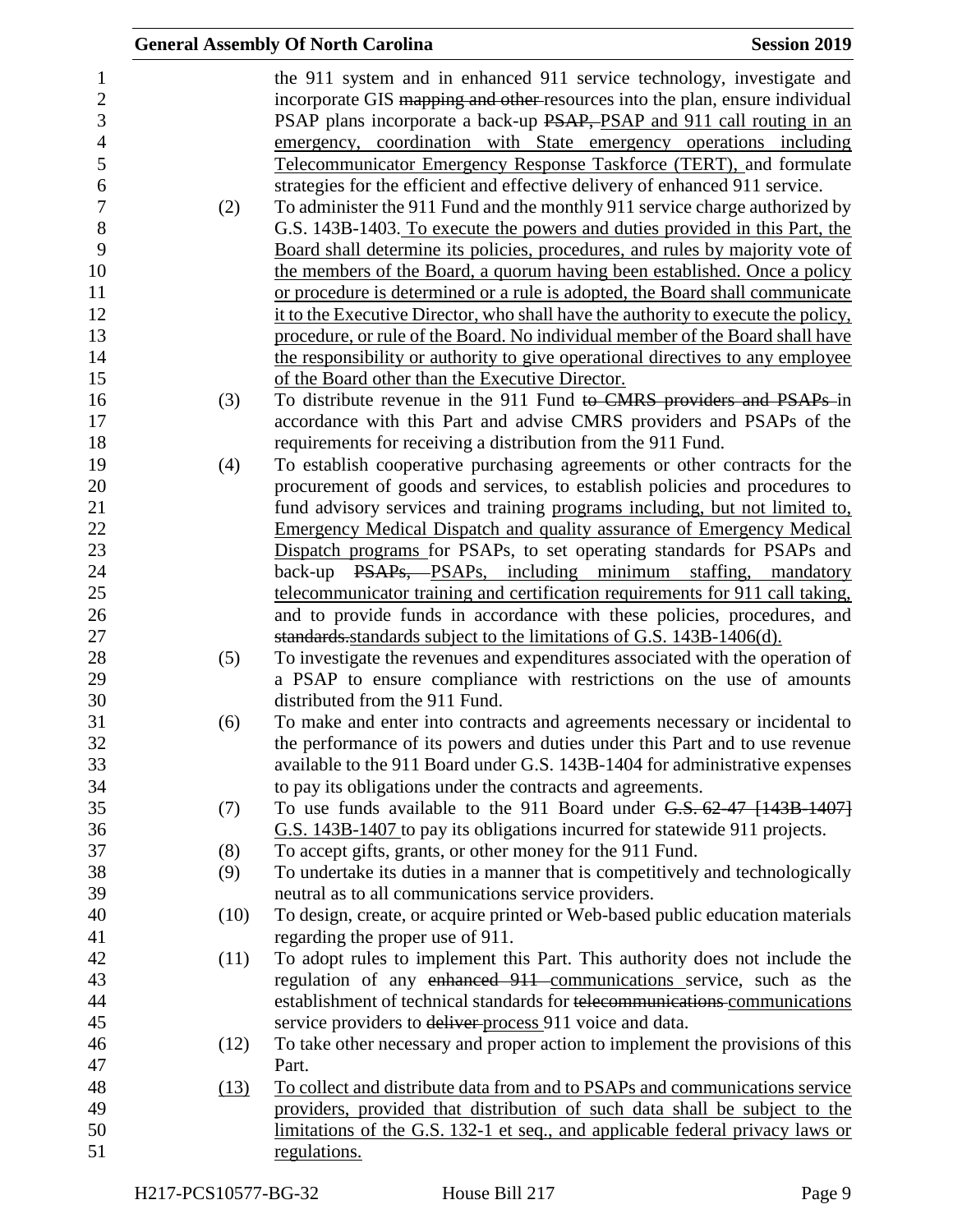|                            | <b>General Assembly Of North Carolina</b><br><b>Session 2019</b>                                         |  |
|----------------------------|----------------------------------------------------------------------------------------------------------|--|
| (14)                       | To coordinate, adopt, and communicate all necessary technical and                                        |  |
|                            | operational standards and requirements to ensure an effective statewide                                  |  |
|                            | interconnected NG911 network, the State ESInet, including the following:                                 |  |
|                            | NG911 network design specifications;<br>$\underline{a}$ .                                                |  |
|                            | 911 call processing standards and requirements including system<br><u>b.</u>                             |  |
|                            | networks, PSAP equipment, GIS caller location routing, and database                                      |  |
|                            | requirements;                                                                                            |  |
|                            | Performance measures for data services necessary for the purposes of<br>$\underline{c}$ .                |  |
|                            | this Part.                                                                                               |  |
| (15)                       | To establish and operate a network management center for the State ESInet                                |  |
|                            | staffed by the Board. The center shall monitor PSAP and communications                                   |  |
|                            | service provider compliance with technical and operational standards,                                    |  |
|                            | requirements, and practices. The center shall monitor the State ESInet                                   |  |
|                            | performance and security testing protocols in coordination with the                                      |  |
|                            | Department of Information Technology.                                                                    |  |
| (b)                        | Prohibition. - In no event shall the 911 Board or any other State agency construct,                      |  |
|                            | operate, or own a communications network for the purpose of providing 911 service. The 911               |  |
|                            | Board may pay private sector vendors for provisioning a communications network for the                   |  |
|                            | purpose of providing citizens access to 911 services and completing call-taking processes                |  |
| through one or more PSAPs. |                                                                                                          |  |
| (c)                        | The Secretary of the Department of Information Technology shall, with the advice of                      |  |
|                            | the 911 Board, select an Executive Director of the 911 Board. The Executive Director shall be            |  |
|                            | the Board's chief administrative officer. The Executive Director shall have appropriate training         |  |
|                            | and experience to assist the Board in the performance of its duties. The executive director shall        |  |
|                            | be considered the State 911 coordinator for purposes of relevant State and federal law and               |  |
| program requirements.      |                                                                                                          |  |
| but not limited to:        | The Executive Director shall be responsible for managing the work of the Board including,                |  |
| (1)                        | Preparing and submitting reports of the Board to the NC General Assembly,                                |  |
|                            | Governor, and Federal Communications Commission;                                                         |  |
| (2)                        | Drafting suggested legislation incorporating the Board's findings for                                    |  |
|                            | submission to the General Assembly;                                                                      |  |
| $\left(3\right)$           | Administering, directing, and managing the affairs and business of the 911                               |  |
|                            | Board, and for the supervision of all personnel serving the Board;                                       |  |
| $\left(4\right)$           | Contracting with such other persons, including subject matter experts and                                |  |
|                            | consultants, as deemed necessary; and                                                                    |  |
| (5)                        | Executing the Board's policies, powers, and duties subject to appropriations,                            |  |
|                            | available funds, and State employment and procurement laws.                                              |  |
| (d)                        | The Board may meet in the offices of the Department of Information Technology or                         |  |
|                            | in facilities satisfactory for the Board's needs and Public Meeting laws. The Department of              |  |
|                            | Information Technology shall provide office space for the Board's staff."                                |  |
|                            | <b>SECTION 7.(c)</b> G.S. 143B-1403 reads as rewritten:                                                  |  |
|                            | "§ 143B-1403. Service charge for 911 service.                                                            |  |
| (a)                        | Charge Imposed. $-$ A monthly 911 service charge is imposed on each active                               |  |
|                            | communications service connection that provides access to the 911 system through a voice                 |  |
|                            | communications service. provider. The service charge for service other than prepaid wireless             |  |
|                            | telecommunications service is seventy cents (70 $\varphi$ ) or a lower amount set by the 911 Board under |  |
|                            | subsection (d) of this section. The service charge is payable by the subscriber to the service           |  |
|                            | provider of the voice communications service. The provider may list the service charge separately        |  |
|                            | from other charges on the bill. Partial payments made by a subscriber are applied first to the           |  |
|                            | amount the subscriber owes the provider for the voice-communications service. If a subscriber is         |  |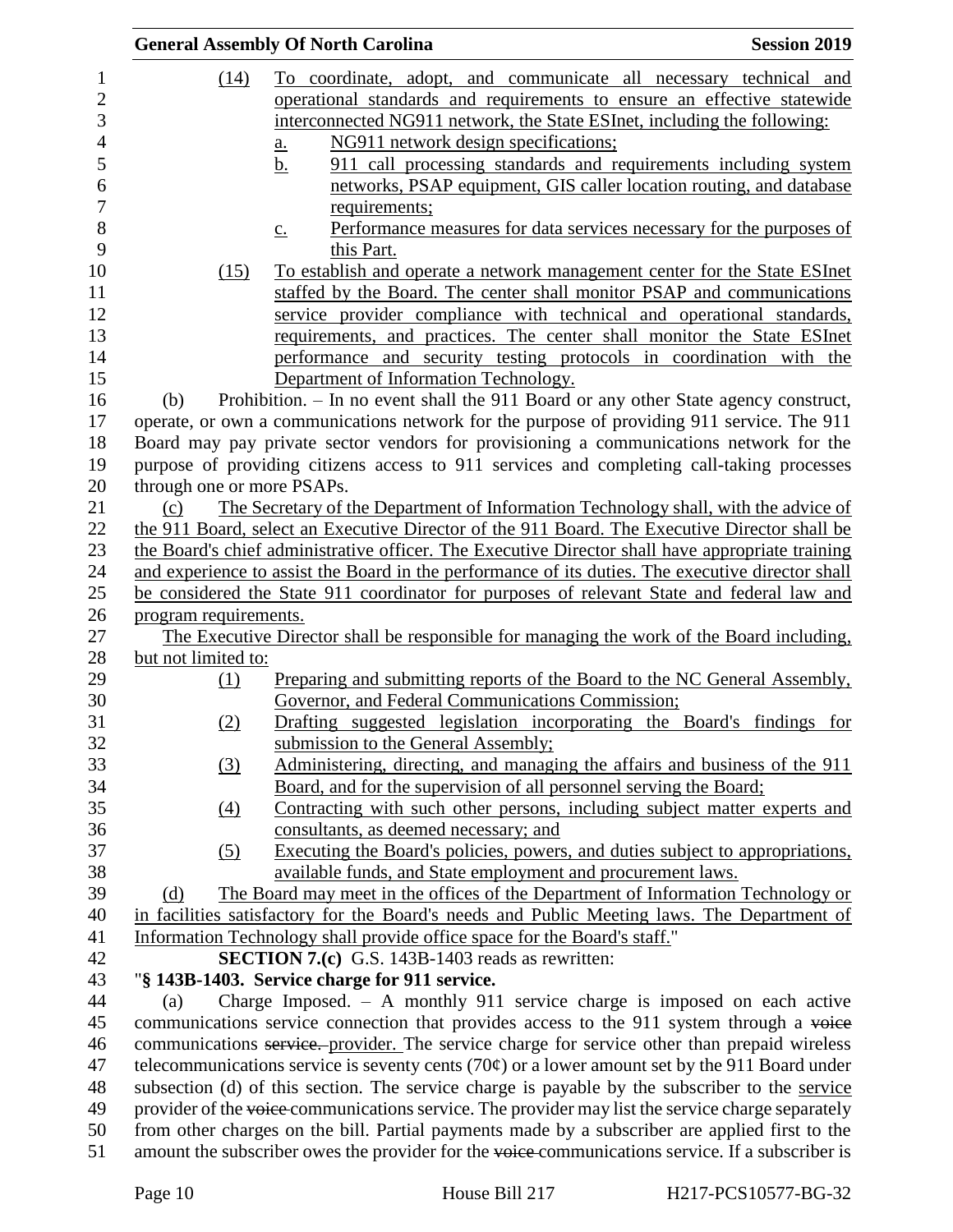#### **General Assembly Of North Carolina Session 2019 Session 2019**

 capable of making more than one simultaneous outbound 911 call though its communications service connections, then the total number of 911 service charges billed to the subscriber shall be (i) for CMRS providers, an amount equal to the number of CMRS connections and (ii) for all other communications service providers, an amount equal to the total number of simultaneous outbound 911 calls the subscriber can make using the North Carolina telephone numbers or trunks billed to their account.

 (a1) For any services for which a bill is or has been rendered at any time prior to 180 days following the effective date of this section, whether under G.S. 143B-1403 or its predecessors as previously codified, no subscriber or communications service provider shall be liable to any person or entity for billing or remitting a different number of 911 service charges than is required by Part 10 of Article 15 of Chapter 143B of the General Statutes, as clarified by subsection (a) of this section. Subsection (a) of this section is intended as a clarification of existing law.

 (b) Prepaid Wireless. – A 911 service charge is imposed on each retail purchase of 14 prepaid wireless telecommunications service occurring in this State of seventy cents (70 $\varphi$ ) for each retail transaction of prepaid wireless telecommunications service or a lower amount set as provided by subsection (d) of this section. The service charge is collected and remitted as provided in G.S. 143B-1414.

 (c) Remittance to 911 Board. – A communications service provider must remit the service charges collected by it under subsection (a) of this section to the 911 Board. The provider must remit the collected service charges by the end of the calendar month following the month the provider received the charges from its subscribers. A provider may deduct and retain from the service charges it receives from its subscribers and remits to the 911 Board an administrative 23 allowance equal to the greater of one percent (1%) of the amount of service charges remitted or fifty dollars (\$50.00) a month.

 (d) Adjustment of Charge. – The 911 Board must monitor the revenues generated by the 26 service charges imposed by this section. If the 911 Board determines that the rates produce charge imposed produces revenue that exceeds or is less than the amount needed, the 911 Board may 28 adjust the rates. service charge. The rates charge imposed must ensure full cost recovery for 29 communications service providers and over a reasonable period of time, for monthly distributions to primary PSAPs over a reasonable period of time. PSAPs, and for the State ESInet. The 911 Board must set the service charge for prepaid wireless telecommunications service at the same 32 rate as the monthly service charge for nonprepaid service. A change in the rate service charge becomes effective only on July 1. The 911 Board must notify providers of a change in the rates service charge at least 90 days before the change becomes effective. The 911 Board must notify the Department of Revenue of a change in the rate service charge for prepaid wireless telecommunications service at least 90 days before the change becomes effective. The 37 Department of Revenue must provide notice of a change in the rate-service charge for prepaid wireless telecommunications service at least 45 days before the change becomes effective only on the Department's Web site.

- …."
- 

**SECTION 7.(d)** G.S. 143B-1404 reads as rewritten:

"**§ 143B-1404. 911 Fund.**

 (a) Fund. – The 911 Fund is created as an interest-bearing special revenue fund within the State treasury. The 911 Board administers the Fund. The 911 Board must credit to the 911 45 Fund all revenues remitted to it from the service charge imposed by <del>G.S. 143B-1403 on</del> 46 communications service connections in the State. G.S. 143B-1403. Revenue in the Fund may only be used as provided in this Part.

 (b) Allocation of Revenues. – The 911 Board may deduct and retain for its administrative expenses a percentage of the total service charges remitted to it under G.S. 143B-1403 for deposit 50 in the 911 Fund. The percentage may not exceed two-three and one-half percent  $(2\%)$ . (3.5%). The percentage is one percent (1%) unless the 911 Board sets the percentage at a different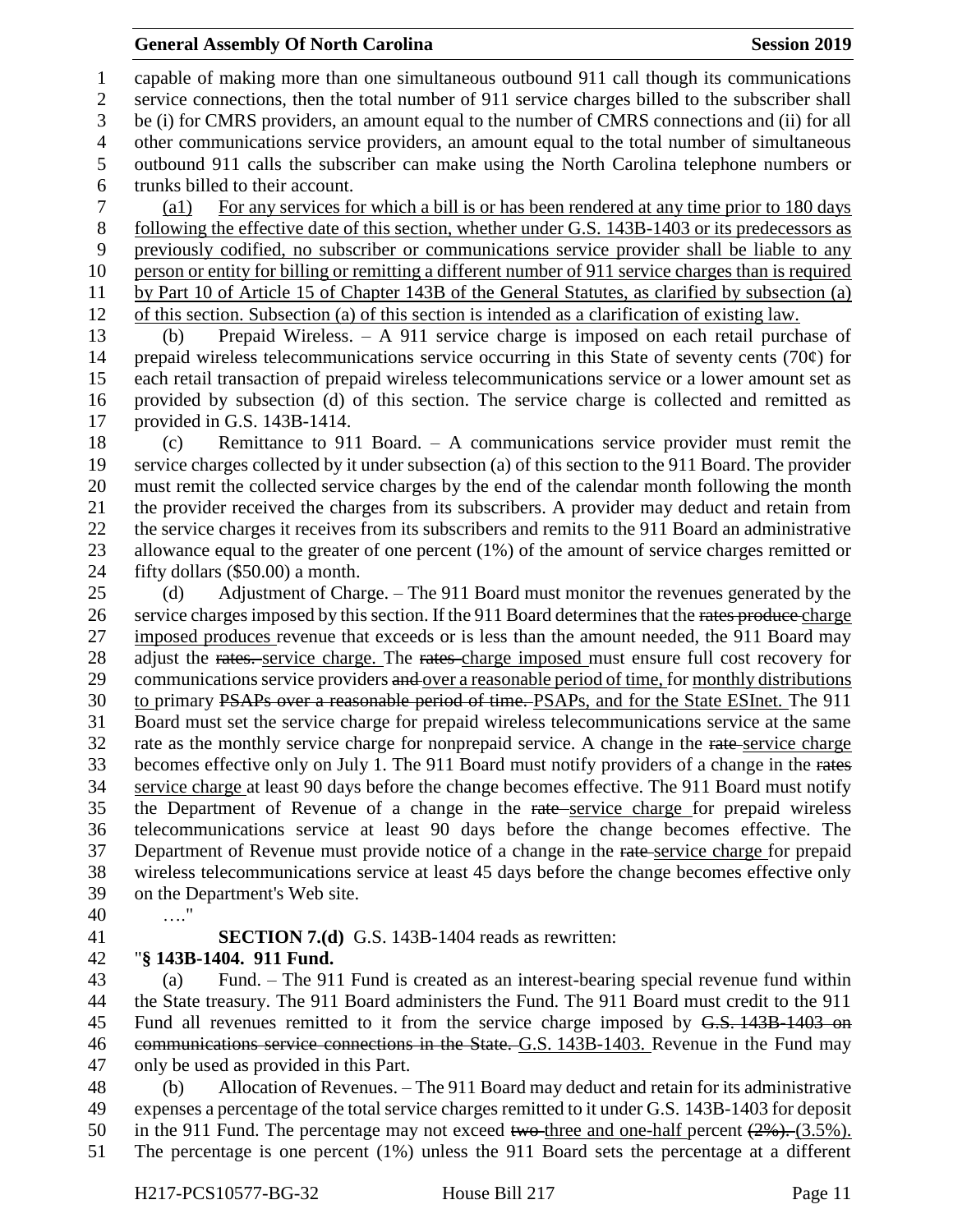## **General Assembly Of North Carolina Session 2019**

| 1              | amount. The 911 Board must monitor the amount of funds required to meet its financial                                                                                                  |
|----------------|----------------------------------------------------------------------------------------------------------------------------------------------------------------------------------------|
| $\overline{2}$ | commitment to provide technical assistance to primary PSAPs duties under this Part and set the                                                                                         |
| 3              | rate-service charge at an amount that enables the 911 Board to meet this commitment. The 911                                                                                           |
| 4              | Board must allocate ten percent $(10\%)$ a minimum of fifteen percent $(15\%)$ of the total service                                                                                    |
| 5              | charges to the Next Generation 911 Reserve Fund to be administered as provided in                                                                                                      |
| 6              | G.S. 143B-1407. The 911 Board must allocate a minimum of five percent (5%) of the total                                                                                                |
| 7              | service charges to the PSAP Grant and Statewide Projects Account to be administered as                                                                                                 |
| 8              | provided in G.S. 143B-1407. The remaining revenues remitted to the 911 Board for deposit in                                                                                            |
| 9              | the 911 Fund are allocated as follows: for distribution to the primary PSAPs, CMRS providers,                                                                                          |
| 10             | or the Accounts established in G.S. 143B-1407.                                                                                                                                         |
| 11             | A percentage of the funds remitted by CMRS providers, other than the funds<br>$\bigoplus$                                                                                              |
| 12             | remitted by the Department of Revenue from prepaid wireless                                                                                                                            |
| 13             | telecommunications service, to the 911 Fund are allocated for reimbursements                                                                                                           |
| 14             | to CMRS providers pursuant to G.S. 143B-1405.                                                                                                                                          |
| 15             | A percentage of the funds remitted by CMRS providers, all funds remitted by<br>$\left( 2\right)$                                                                                       |
| 16             | the Department of Revenue from prepaid wireless telecommunications                                                                                                                     |
| 17             | service, and all funds remitted by all other communications service providers                                                                                                          |
| 18             | are allocated for monthly distributions to primary PSAPs pursuant to                                                                                                                   |
| 19             | G.S. 143B-1406 and grants to PSAPs pursuant to G.S. 143B-1407.                                                                                                                         |
| 20             | The percentage of the funds remitted by CMRS providers allocated to CMRS<br>$\left(3\right)$                                                                                           |
| 21             | providers and PSAPs shall be set by the 911 Board and may be adjusted by                                                                                                               |
| 22             | the 911 Board as necessary to ensure full cost recovery for CMRS providers                                                                                                             |
| 23             | and, to the extent there are excess funds, for distributions to primary PSAPs.                                                                                                         |
| 24             |                                                                                                                                                                                        |
| 25             | <b>SECTION 7.(e)</b> G.S. 143B-1405 reads as rewritten:                                                                                                                                |
| 26             | "§ 143B-1405. Fund distribution to CMRS providers.                                                                                                                                     |
|                |                                                                                                                                                                                        |
| 27             | Distribution. – CMRS providers are eligible for reimbursement from the 911 Fund<br>(a)                                                                                                 |
| 28             | for the actual costs incurred by the CMRS providers in complying with the requirements of                                                                                              |
| 29             | enhanced 911 service. this Part. Costs of complying may include costs incurred for designing,                                                                                          |
| 30             | upgrading, purchasing, leasing, programming, installing, testing, or maintaining all necessary                                                                                         |
| 31             | data, hardware, and software required to provide 911 communications service as well as the                                                                                             |
| 32             | recurring and nonrecurring costs of providing the such service. To obtain reimbursement, a                                                                                             |
| 33             | CMRS provider must comply with all of the following:                                                                                                                                   |
| 34             | Invoices must be sworn.<br>(1)                                                                                                                                                         |
| 35             | All costs and expenses must be commercially reasonable.<br>(2)                                                                                                                         |
| 36             | (3)<br>All invoices for reimbursement must be related to compliance with the                                                                                                           |
| 37             | requirements of enhanced 911 service service in this Part.                                                                                                                             |
| 38             | (4)<br>Prior approval must be obtained from the 911 Board for all invoices for                                                                                                         |
| 39             | payment of costs that exceed the lesser of:                                                                                                                                            |
| 40             | One hundred percent (100%) of the eligible costs allowed under this<br>a.                                                                                                              |
| 41             | section.                                                                                                                                                                               |
| 42             | $\mathbf b$ .<br>One hundred twenty-five percent (125%) of the service charges                                                                                                         |
| 43             | remitted to the 911 Board by the CMRS provider.                                                                                                                                        |
| 44             | A CMRS provider may request reimbursement by presenting a request to the<br><u>(5)</u>                                                                                                 |
| 45             | Board not later than six months prior to the end of the Board's fiscal year and                                                                                                        |
| 46             | identifying the provider's anticipated qualified expenses for reimbursement                                                                                                            |
| 47             | during the Board's next fiscal year.                                                                                                                                                   |
| 48             | Payment Carryforward. - If the total amount of invoices submitted to the 911 Board<br>(b)                                                                                              |
| 49             | and approved for payment in a month exceeds the amount available from the 911 Fund for                                                                                                 |
| 50<br>51       | reimbursements to CMRS providers, the amount payable to each CMRS provider is reduced<br>proportionately so that the amount paid does not exceed the amount available for payment. The |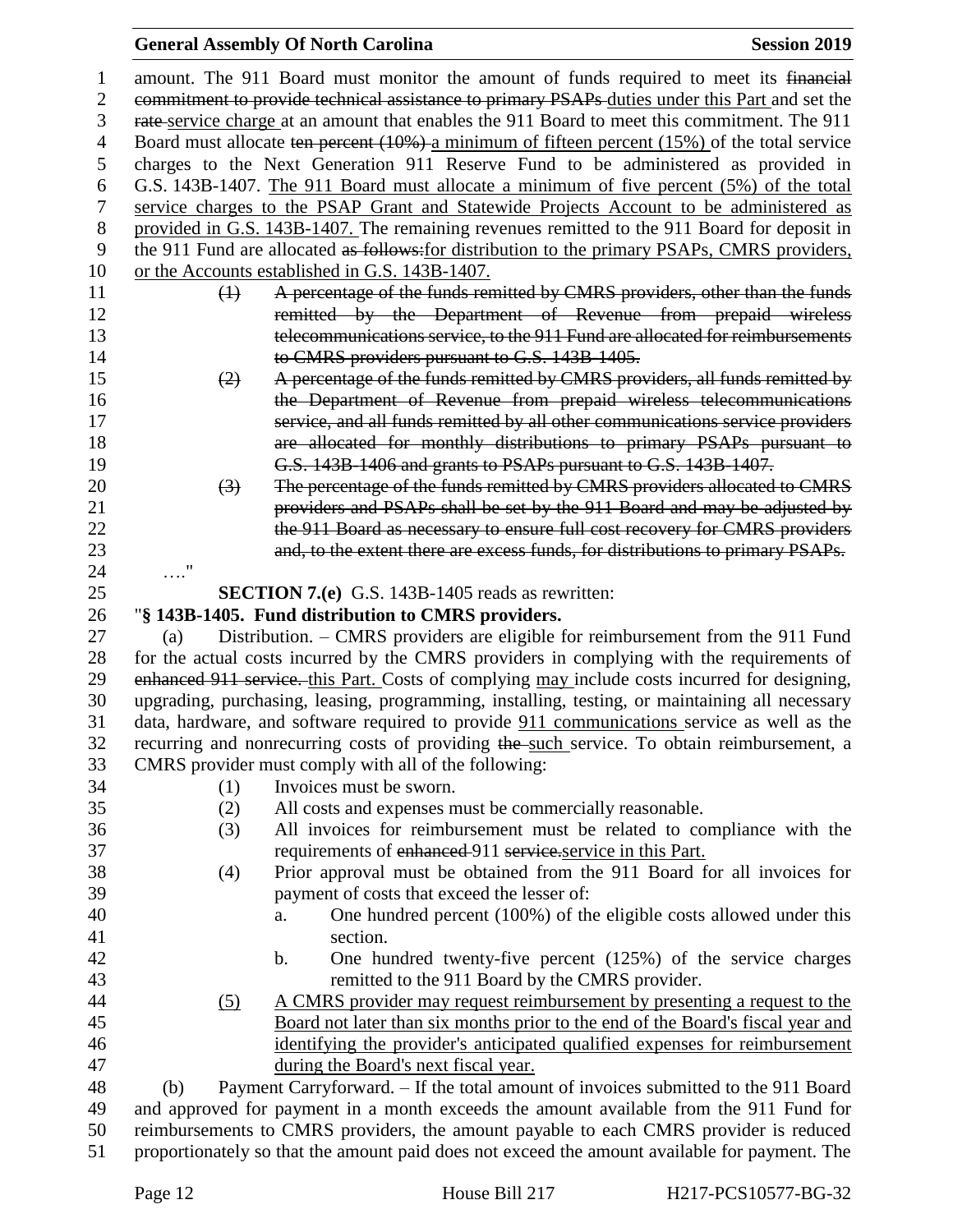| at a rate equal to the rate earned by the 911 Fund until it is paid.<br>3<br>PSAP Grant and Statewide Project Reallocation. - If the amount of reimbursements<br>(c)<br>$\overline{4}$<br>to CMRS providers approved budgeted by the 911 Board for a fiscal year is less than exceeds the<br>amount of funds allocated disbursed for reimbursements to CMRS providers for that fiscal year,<br>5<br>6<br>the 911 Board may reallocate part of the excess amount to the PSAP Grant and Statewide 911<br>7<br>Projects Account-Accounts established under G.S. 143B-1407. The 911 Board may reallocate<br>$8\,$<br>funds under this subsection only once each calendar year and may do so only within the<br>9<br>three-month period that follows the end of the fiscal year. If the 911 Board reallocates more than<br>a total of three million dollars (\$3,000,000) to the PSAP Grant and Statewide 911 Projects<br>10<br>Account in a calendar year, it must consider reducing the amount of the service charge in<br>11<br>12<br>G.S. 143B-1404 to reflect more accurately the underlying costs of providing 911 system services.<br>13<br>The 911 Board must make the following findings before it reallocates funds to the PSAP<br>14<br>Grant and Statewide 911 Projects Account: Accounts established under G.S. 143B-1407:<br>15<br>There is a critical need for additional funding for PSAPs in rural or high-cost<br>(1)<br>areas to and ensure that enhanced 911-NG911 service is deployed throughout<br>16<br>17<br>the State.<br>18<br>The reallocation will not impair cost recovery by CMRS providers.<br>(2)<br>19<br>(3)<br>The reallocation will not result in the insolvency of the 911 Fund."<br>20<br><b>SECTION 7.(f)</b> G.S. 143B-1406 reads as rewritten:<br>"§ 143B-1406. Fund distribution to PSAPs.<br>21<br>22<br>Monthly Distribution. – The 911 Board must make monthly distributions to primary<br>(a)<br>23<br>PSAPs from the amount allocated to the 911 Fund for PSAPs. Fund. A PSAP is not eligible for<br>a distribution under this section unless it complies with the requirements of this Part, provides<br>24<br>25<br>enhanced 911 service, and received distributions from the 911 Board in the 2008-2009 fiscal<br>year. The Board may reduce, suspend, or terminate distributions under this subsection if a PSAP<br>26<br>does not comply with the requirements of this Part. The Board must comply with all of the<br>27<br>28<br>following:<br>29<br>30<br>Formula. - The funding formula established by the Board must consider all of<br>(3)<br>31<br>the following:<br>32<br>The population of the area served by a PSAP.<br>a.<br>33<br>PSAP reports and budgets, disbursement histories, and historical costs.<br>b.<br>34<br>PSAP operations, 911 technologies used by the PSAP, compliance<br>c.<br>35<br>with operating standards of the 911 Board, level of service a PSAP<br>36<br>delivers dispatching fire, emergency medical services, law<br>37<br>enforcement, and Emergency Medical Dispatch.<br>38<br>The tier designation of the county in which the PSAP is located as<br>d.<br>39<br>designated in G.S. 143B-437.08.<br>40<br>Any interlocal government funding agreement to operate a Regional<br>e.<br>PSAP, or between a primary PSAP and a secondary PSAP, if the<br>41<br>42<br>secondary PSAP was in existence as of June 1, 2010, receives funding<br>43<br>under the agreement, and is within the service area of the primary<br>44<br>PSAP.<br>45<br>Any expenditure authorized by the 911 Board for statewide 911<br>e1.<br>46<br>projects or the next generation 911 system.<br>f.<br>Any other information the Board considers relevant.<br>47<br>48<br>49<br>Percentage Designations. - The 911 Board must determine how revenue that is<br>(b)<br>allocated to the 911 Fund for distribution to primary PSAPs and is not needed to make the base<br>50 | $\mathbf{1}$ |  |  | balance of the payment is deferred to the following month. A deferred payment accrues interest |  |  |
|------------------------------------------------------------------------------------------------------------------------------------------------------------------------------------------------------------------------------------------------------------------------------------------------------------------------------------------------------------------------------------------------------------------------------------------------------------------------------------------------------------------------------------------------------------------------------------------------------------------------------------------------------------------------------------------------------------------------------------------------------------------------------------------------------------------------------------------------------------------------------------------------------------------------------------------------------------------------------------------------------------------------------------------------------------------------------------------------------------------------------------------------------------------------------------------------------------------------------------------------------------------------------------------------------------------------------------------------------------------------------------------------------------------------------------------------------------------------------------------------------------------------------------------------------------------------------------------------------------------------------------------------------------------------------------------------------------------------------------------------------------------------------------------------------------------------------------------------------------------------------------------------------------------------------------------------------------------------------------------------------------------------------------------------------------------------------------------------------------------------------------------------------------------------------------------------------------------------------------------------------------------------------------------------------------------------------------------------------------------------------------------------------------------------------------------------------------------------------------------------------------------------------------------------------------------------------------------------------------------------------------------------------------------------------------------------------------------------------------------------------------------------------------------------------------------------------------------------------------------------------------------------------------------------------------------------------------------------------------------------------------------------------------------------------------------------------------------------------------------------------------------------------------------------------------------------------------------------------------------------------------------------------------------------------------------------------------------------------------------------------------------------------------------------------------------------------------------------------------------------------------------------------------------------------------------------------------------------------------------------------------------------------------------------------------------------------------------------------------------------------------------------------------------------------------------------------------------------------------------------------------------------------------------------------------------|--------------|--|--|------------------------------------------------------------------------------------------------|--|--|
|                                                                                                                                                                                                                                                                                                                                                                                                                                                                                                                                                                                                                                                                                                                                                                                                                                                                                                                                                                                                                                                                                                                                                                                                                                                                                                                                                                                                                                                                                                                                                                                                                                                                                                                                                                                                                                                                                                                                                                                                                                                                                                                                                                                                                                                                                                                                                                                                                                                                                                                                                                                                                                                                                                                                                                                                                                                                                                                                                                                                                                                                                                                                                                                                                                                                                                                                                                                                                                                                                                                                                                                                                                                                                                                                                                                                                                                                                                                                          | $\mathbf{2}$ |  |  |                                                                                                |  |  |
|                                                                                                                                                                                                                                                                                                                                                                                                                                                                                                                                                                                                                                                                                                                                                                                                                                                                                                                                                                                                                                                                                                                                                                                                                                                                                                                                                                                                                                                                                                                                                                                                                                                                                                                                                                                                                                                                                                                                                                                                                                                                                                                                                                                                                                                                                                                                                                                                                                                                                                                                                                                                                                                                                                                                                                                                                                                                                                                                                                                                                                                                                                                                                                                                                                                                                                                                                                                                                                                                                                                                                                                                                                                                                                                                                                                                                                                                                                                                          |              |  |  |                                                                                                |  |  |
|                                                                                                                                                                                                                                                                                                                                                                                                                                                                                                                                                                                                                                                                                                                                                                                                                                                                                                                                                                                                                                                                                                                                                                                                                                                                                                                                                                                                                                                                                                                                                                                                                                                                                                                                                                                                                                                                                                                                                                                                                                                                                                                                                                                                                                                                                                                                                                                                                                                                                                                                                                                                                                                                                                                                                                                                                                                                                                                                                                                                                                                                                                                                                                                                                                                                                                                                                                                                                                                                                                                                                                                                                                                                                                                                                                                                                                                                                                                                          |              |  |  |                                                                                                |  |  |
|                                                                                                                                                                                                                                                                                                                                                                                                                                                                                                                                                                                                                                                                                                                                                                                                                                                                                                                                                                                                                                                                                                                                                                                                                                                                                                                                                                                                                                                                                                                                                                                                                                                                                                                                                                                                                                                                                                                                                                                                                                                                                                                                                                                                                                                                                                                                                                                                                                                                                                                                                                                                                                                                                                                                                                                                                                                                                                                                                                                                                                                                                                                                                                                                                                                                                                                                                                                                                                                                                                                                                                                                                                                                                                                                                                                                                                                                                                                                          |              |  |  |                                                                                                |  |  |
|                                                                                                                                                                                                                                                                                                                                                                                                                                                                                                                                                                                                                                                                                                                                                                                                                                                                                                                                                                                                                                                                                                                                                                                                                                                                                                                                                                                                                                                                                                                                                                                                                                                                                                                                                                                                                                                                                                                                                                                                                                                                                                                                                                                                                                                                                                                                                                                                                                                                                                                                                                                                                                                                                                                                                                                                                                                                                                                                                                                                                                                                                                                                                                                                                                                                                                                                                                                                                                                                                                                                                                                                                                                                                                                                                                                                                                                                                                                                          |              |  |  |                                                                                                |  |  |
|                                                                                                                                                                                                                                                                                                                                                                                                                                                                                                                                                                                                                                                                                                                                                                                                                                                                                                                                                                                                                                                                                                                                                                                                                                                                                                                                                                                                                                                                                                                                                                                                                                                                                                                                                                                                                                                                                                                                                                                                                                                                                                                                                                                                                                                                                                                                                                                                                                                                                                                                                                                                                                                                                                                                                                                                                                                                                                                                                                                                                                                                                                                                                                                                                                                                                                                                                                                                                                                                                                                                                                                                                                                                                                                                                                                                                                                                                                                                          |              |  |  |                                                                                                |  |  |
|                                                                                                                                                                                                                                                                                                                                                                                                                                                                                                                                                                                                                                                                                                                                                                                                                                                                                                                                                                                                                                                                                                                                                                                                                                                                                                                                                                                                                                                                                                                                                                                                                                                                                                                                                                                                                                                                                                                                                                                                                                                                                                                                                                                                                                                                                                                                                                                                                                                                                                                                                                                                                                                                                                                                                                                                                                                                                                                                                                                                                                                                                                                                                                                                                                                                                                                                                                                                                                                                                                                                                                                                                                                                                                                                                                                                                                                                                                                                          |              |  |  |                                                                                                |  |  |
|                                                                                                                                                                                                                                                                                                                                                                                                                                                                                                                                                                                                                                                                                                                                                                                                                                                                                                                                                                                                                                                                                                                                                                                                                                                                                                                                                                                                                                                                                                                                                                                                                                                                                                                                                                                                                                                                                                                                                                                                                                                                                                                                                                                                                                                                                                                                                                                                                                                                                                                                                                                                                                                                                                                                                                                                                                                                                                                                                                                                                                                                                                                                                                                                                                                                                                                                                                                                                                                                                                                                                                                                                                                                                                                                                                                                                                                                                                                                          |              |  |  |                                                                                                |  |  |
|                                                                                                                                                                                                                                                                                                                                                                                                                                                                                                                                                                                                                                                                                                                                                                                                                                                                                                                                                                                                                                                                                                                                                                                                                                                                                                                                                                                                                                                                                                                                                                                                                                                                                                                                                                                                                                                                                                                                                                                                                                                                                                                                                                                                                                                                                                                                                                                                                                                                                                                                                                                                                                                                                                                                                                                                                                                                                                                                                                                                                                                                                                                                                                                                                                                                                                                                                                                                                                                                                                                                                                                                                                                                                                                                                                                                                                                                                                                                          |              |  |  |                                                                                                |  |  |
|                                                                                                                                                                                                                                                                                                                                                                                                                                                                                                                                                                                                                                                                                                                                                                                                                                                                                                                                                                                                                                                                                                                                                                                                                                                                                                                                                                                                                                                                                                                                                                                                                                                                                                                                                                                                                                                                                                                                                                                                                                                                                                                                                                                                                                                                                                                                                                                                                                                                                                                                                                                                                                                                                                                                                                                                                                                                                                                                                                                                                                                                                                                                                                                                                                                                                                                                                                                                                                                                                                                                                                                                                                                                                                                                                                                                                                                                                                                                          |              |  |  |                                                                                                |  |  |
|                                                                                                                                                                                                                                                                                                                                                                                                                                                                                                                                                                                                                                                                                                                                                                                                                                                                                                                                                                                                                                                                                                                                                                                                                                                                                                                                                                                                                                                                                                                                                                                                                                                                                                                                                                                                                                                                                                                                                                                                                                                                                                                                                                                                                                                                                                                                                                                                                                                                                                                                                                                                                                                                                                                                                                                                                                                                                                                                                                                                                                                                                                                                                                                                                                                                                                                                                                                                                                                                                                                                                                                                                                                                                                                                                                                                                                                                                                                                          |              |  |  |                                                                                                |  |  |
|                                                                                                                                                                                                                                                                                                                                                                                                                                                                                                                                                                                                                                                                                                                                                                                                                                                                                                                                                                                                                                                                                                                                                                                                                                                                                                                                                                                                                                                                                                                                                                                                                                                                                                                                                                                                                                                                                                                                                                                                                                                                                                                                                                                                                                                                                                                                                                                                                                                                                                                                                                                                                                                                                                                                                                                                                                                                                                                                                                                                                                                                                                                                                                                                                                                                                                                                                                                                                                                                                                                                                                                                                                                                                                                                                                                                                                                                                                                                          |              |  |  |                                                                                                |  |  |
|                                                                                                                                                                                                                                                                                                                                                                                                                                                                                                                                                                                                                                                                                                                                                                                                                                                                                                                                                                                                                                                                                                                                                                                                                                                                                                                                                                                                                                                                                                                                                                                                                                                                                                                                                                                                                                                                                                                                                                                                                                                                                                                                                                                                                                                                                                                                                                                                                                                                                                                                                                                                                                                                                                                                                                                                                                                                                                                                                                                                                                                                                                                                                                                                                                                                                                                                                                                                                                                                                                                                                                                                                                                                                                                                                                                                                                                                                                                                          |              |  |  |                                                                                                |  |  |
|                                                                                                                                                                                                                                                                                                                                                                                                                                                                                                                                                                                                                                                                                                                                                                                                                                                                                                                                                                                                                                                                                                                                                                                                                                                                                                                                                                                                                                                                                                                                                                                                                                                                                                                                                                                                                                                                                                                                                                                                                                                                                                                                                                                                                                                                                                                                                                                                                                                                                                                                                                                                                                                                                                                                                                                                                                                                                                                                                                                                                                                                                                                                                                                                                                                                                                                                                                                                                                                                                                                                                                                                                                                                                                                                                                                                                                                                                                                                          |              |  |  |                                                                                                |  |  |
|                                                                                                                                                                                                                                                                                                                                                                                                                                                                                                                                                                                                                                                                                                                                                                                                                                                                                                                                                                                                                                                                                                                                                                                                                                                                                                                                                                                                                                                                                                                                                                                                                                                                                                                                                                                                                                                                                                                                                                                                                                                                                                                                                                                                                                                                                                                                                                                                                                                                                                                                                                                                                                                                                                                                                                                                                                                                                                                                                                                                                                                                                                                                                                                                                                                                                                                                                                                                                                                                                                                                                                                                                                                                                                                                                                                                                                                                                                                                          |              |  |  |                                                                                                |  |  |
|                                                                                                                                                                                                                                                                                                                                                                                                                                                                                                                                                                                                                                                                                                                                                                                                                                                                                                                                                                                                                                                                                                                                                                                                                                                                                                                                                                                                                                                                                                                                                                                                                                                                                                                                                                                                                                                                                                                                                                                                                                                                                                                                                                                                                                                                                                                                                                                                                                                                                                                                                                                                                                                                                                                                                                                                                                                                                                                                                                                                                                                                                                                                                                                                                                                                                                                                                                                                                                                                                                                                                                                                                                                                                                                                                                                                                                                                                                                                          |              |  |  |                                                                                                |  |  |
|                                                                                                                                                                                                                                                                                                                                                                                                                                                                                                                                                                                                                                                                                                                                                                                                                                                                                                                                                                                                                                                                                                                                                                                                                                                                                                                                                                                                                                                                                                                                                                                                                                                                                                                                                                                                                                                                                                                                                                                                                                                                                                                                                                                                                                                                                                                                                                                                                                                                                                                                                                                                                                                                                                                                                                                                                                                                                                                                                                                                                                                                                                                                                                                                                                                                                                                                                                                                                                                                                                                                                                                                                                                                                                                                                                                                                                                                                                                                          |              |  |  |                                                                                                |  |  |
|                                                                                                                                                                                                                                                                                                                                                                                                                                                                                                                                                                                                                                                                                                                                                                                                                                                                                                                                                                                                                                                                                                                                                                                                                                                                                                                                                                                                                                                                                                                                                                                                                                                                                                                                                                                                                                                                                                                                                                                                                                                                                                                                                                                                                                                                                                                                                                                                                                                                                                                                                                                                                                                                                                                                                                                                                                                                                                                                                                                                                                                                                                                                                                                                                                                                                                                                                                                                                                                                                                                                                                                                                                                                                                                                                                                                                                                                                                                                          |              |  |  |                                                                                                |  |  |
|                                                                                                                                                                                                                                                                                                                                                                                                                                                                                                                                                                                                                                                                                                                                                                                                                                                                                                                                                                                                                                                                                                                                                                                                                                                                                                                                                                                                                                                                                                                                                                                                                                                                                                                                                                                                                                                                                                                                                                                                                                                                                                                                                                                                                                                                                                                                                                                                                                                                                                                                                                                                                                                                                                                                                                                                                                                                                                                                                                                                                                                                                                                                                                                                                                                                                                                                                                                                                                                                                                                                                                                                                                                                                                                                                                                                                                                                                                                                          |              |  |  |                                                                                                |  |  |
|                                                                                                                                                                                                                                                                                                                                                                                                                                                                                                                                                                                                                                                                                                                                                                                                                                                                                                                                                                                                                                                                                                                                                                                                                                                                                                                                                                                                                                                                                                                                                                                                                                                                                                                                                                                                                                                                                                                                                                                                                                                                                                                                                                                                                                                                                                                                                                                                                                                                                                                                                                                                                                                                                                                                                                                                                                                                                                                                                                                                                                                                                                                                                                                                                                                                                                                                                                                                                                                                                                                                                                                                                                                                                                                                                                                                                                                                                                                                          |              |  |  |                                                                                                |  |  |
|                                                                                                                                                                                                                                                                                                                                                                                                                                                                                                                                                                                                                                                                                                                                                                                                                                                                                                                                                                                                                                                                                                                                                                                                                                                                                                                                                                                                                                                                                                                                                                                                                                                                                                                                                                                                                                                                                                                                                                                                                                                                                                                                                                                                                                                                                                                                                                                                                                                                                                                                                                                                                                                                                                                                                                                                                                                                                                                                                                                                                                                                                                                                                                                                                                                                                                                                                                                                                                                                                                                                                                                                                                                                                                                                                                                                                                                                                                                                          |              |  |  |                                                                                                |  |  |
|                                                                                                                                                                                                                                                                                                                                                                                                                                                                                                                                                                                                                                                                                                                                                                                                                                                                                                                                                                                                                                                                                                                                                                                                                                                                                                                                                                                                                                                                                                                                                                                                                                                                                                                                                                                                                                                                                                                                                                                                                                                                                                                                                                                                                                                                                                                                                                                                                                                                                                                                                                                                                                                                                                                                                                                                                                                                                                                                                                                                                                                                                                                                                                                                                                                                                                                                                                                                                                                                                                                                                                                                                                                                                                                                                                                                                                                                                                                                          |              |  |  |                                                                                                |  |  |
|                                                                                                                                                                                                                                                                                                                                                                                                                                                                                                                                                                                                                                                                                                                                                                                                                                                                                                                                                                                                                                                                                                                                                                                                                                                                                                                                                                                                                                                                                                                                                                                                                                                                                                                                                                                                                                                                                                                                                                                                                                                                                                                                                                                                                                                                                                                                                                                                                                                                                                                                                                                                                                                                                                                                                                                                                                                                                                                                                                                                                                                                                                                                                                                                                                                                                                                                                                                                                                                                                                                                                                                                                                                                                                                                                                                                                                                                                                                                          |              |  |  |                                                                                                |  |  |
|                                                                                                                                                                                                                                                                                                                                                                                                                                                                                                                                                                                                                                                                                                                                                                                                                                                                                                                                                                                                                                                                                                                                                                                                                                                                                                                                                                                                                                                                                                                                                                                                                                                                                                                                                                                                                                                                                                                                                                                                                                                                                                                                                                                                                                                                                                                                                                                                                                                                                                                                                                                                                                                                                                                                                                                                                                                                                                                                                                                                                                                                                                                                                                                                                                                                                                                                                                                                                                                                                                                                                                                                                                                                                                                                                                                                                                                                                                                                          |              |  |  |                                                                                                |  |  |
|                                                                                                                                                                                                                                                                                                                                                                                                                                                                                                                                                                                                                                                                                                                                                                                                                                                                                                                                                                                                                                                                                                                                                                                                                                                                                                                                                                                                                                                                                                                                                                                                                                                                                                                                                                                                                                                                                                                                                                                                                                                                                                                                                                                                                                                                                                                                                                                                                                                                                                                                                                                                                                                                                                                                                                                                                                                                                                                                                                                                                                                                                                                                                                                                                                                                                                                                                                                                                                                                                                                                                                                                                                                                                                                                                                                                                                                                                                                                          |              |  |  |                                                                                                |  |  |
|                                                                                                                                                                                                                                                                                                                                                                                                                                                                                                                                                                                                                                                                                                                                                                                                                                                                                                                                                                                                                                                                                                                                                                                                                                                                                                                                                                                                                                                                                                                                                                                                                                                                                                                                                                                                                                                                                                                                                                                                                                                                                                                                                                                                                                                                                                                                                                                                                                                                                                                                                                                                                                                                                                                                                                                                                                                                                                                                                                                                                                                                                                                                                                                                                                                                                                                                                                                                                                                                                                                                                                                                                                                                                                                                                                                                                                                                                                                                          |              |  |  |                                                                                                |  |  |
|                                                                                                                                                                                                                                                                                                                                                                                                                                                                                                                                                                                                                                                                                                                                                                                                                                                                                                                                                                                                                                                                                                                                                                                                                                                                                                                                                                                                                                                                                                                                                                                                                                                                                                                                                                                                                                                                                                                                                                                                                                                                                                                                                                                                                                                                                                                                                                                                                                                                                                                                                                                                                                                                                                                                                                                                                                                                                                                                                                                                                                                                                                                                                                                                                                                                                                                                                                                                                                                                                                                                                                                                                                                                                                                                                                                                                                                                                                                                          |              |  |  |                                                                                                |  |  |
|                                                                                                                                                                                                                                                                                                                                                                                                                                                                                                                                                                                                                                                                                                                                                                                                                                                                                                                                                                                                                                                                                                                                                                                                                                                                                                                                                                                                                                                                                                                                                                                                                                                                                                                                                                                                                                                                                                                                                                                                                                                                                                                                                                                                                                                                                                                                                                                                                                                                                                                                                                                                                                                                                                                                                                                                                                                                                                                                                                                                                                                                                                                                                                                                                                                                                                                                                                                                                                                                                                                                                                                                                                                                                                                                                                                                                                                                                                                                          |              |  |  |                                                                                                |  |  |
|                                                                                                                                                                                                                                                                                                                                                                                                                                                                                                                                                                                                                                                                                                                                                                                                                                                                                                                                                                                                                                                                                                                                                                                                                                                                                                                                                                                                                                                                                                                                                                                                                                                                                                                                                                                                                                                                                                                                                                                                                                                                                                                                                                                                                                                                                                                                                                                                                                                                                                                                                                                                                                                                                                                                                                                                                                                                                                                                                                                                                                                                                                                                                                                                                                                                                                                                                                                                                                                                                                                                                                                                                                                                                                                                                                                                                                                                                                                                          |              |  |  |                                                                                                |  |  |
|                                                                                                                                                                                                                                                                                                                                                                                                                                                                                                                                                                                                                                                                                                                                                                                                                                                                                                                                                                                                                                                                                                                                                                                                                                                                                                                                                                                                                                                                                                                                                                                                                                                                                                                                                                                                                                                                                                                                                                                                                                                                                                                                                                                                                                                                                                                                                                                                                                                                                                                                                                                                                                                                                                                                                                                                                                                                                                                                                                                                                                                                                                                                                                                                                                                                                                                                                                                                                                                                                                                                                                                                                                                                                                                                                                                                                                                                                                                                          |              |  |  |                                                                                                |  |  |
|                                                                                                                                                                                                                                                                                                                                                                                                                                                                                                                                                                                                                                                                                                                                                                                                                                                                                                                                                                                                                                                                                                                                                                                                                                                                                                                                                                                                                                                                                                                                                                                                                                                                                                                                                                                                                                                                                                                                                                                                                                                                                                                                                                                                                                                                                                                                                                                                                                                                                                                                                                                                                                                                                                                                                                                                                                                                                                                                                                                                                                                                                                                                                                                                                                                                                                                                                                                                                                                                                                                                                                                                                                                                                                                                                                                                                                                                                                                                          |              |  |  |                                                                                                |  |  |
|                                                                                                                                                                                                                                                                                                                                                                                                                                                                                                                                                                                                                                                                                                                                                                                                                                                                                                                                                                                                                                                                                                                                                                                                                                                                                                                                                                                                                                                                                                                                                                                                                                                                                                                                                                                                                                                                                                                                                                                                                                                                                                                                                                                                                                                                                                                                                                                                                                                                                                                                                                                                                                                                                                                                                                                                                                                                                                                                                                                                                                                                                                                                                                                                                                                                                                                                                                                                                                                                                                                                                                                                                                                                                                                                                                                                                                                                                                                                          |              |  |  |                                                                                                |  |  |
|                                                                                                                                                                                                                                                                                                                                                                                                                                                                                                                                                                                                                                                                                                                                                                                                                                                                                                                                                                                                                                                                                                                                                                                                                                                                                                                                                                                                                                                                                                                                                                                                                                                                                                                                                                                                                                                                                                                                                                                                                                                                                                                                                                                                                                                                                                                                                                                                                                                                                                                                                                                                                                                                                                                                                                                                                                                                                                                                                                                                                                                                                                                                                                                                                                                                                                                                                                                                                                                                                                                                                                                                                                                                                                                                                                                                                                                                                                                                          |              |  |  |                                                                                                |  |  |
|                                                                                                                                                                                                                                                                                                                                                                                                                                                                                                                                                                                                                                                                                                                                                                                                                                                                                                                                                                                                                                                                                                                                                                                                                                                                                                                                                                                                                                                                                                                                                                                                                                                                                                                                                                                                                                                                                                                                                                                                                                                                                                                                                                                                                                                                                                                                                                                                                                                                                                                                                                                                                                                                                                                                                                                                                                                                                                                                                                                                                                                                                                                                                                                                                                                                                                                                                                                                                                                                                                                                                                                                                                                                                                                                                                                                                                                                                                                                          |              |  |  |                                                                                                |  |  |
|                                                                                                                                                                                                                                                                                                                                                                                                                                                                                                                                                                                                                                                                                                                                                                                                                                                                                                                                                                                                                                                                                                                                                                                                                                                                                                                                                                                                                                                                                                                                                                                                                                                                                                                                                                                                                                                                                                                                                                                                                                                                                                                                                                                                                                                                                                                                                                                                                                                                                                                                                                                                                                                                                                                                                                                                                                                                                                                                                                                                                                                                                                                                                                                                                                                                                                                                                                                                                                                                                                                                                                                                                                                                                                                                                                                                                                                                                                                                          |              |  |  |                                                                                                |  |  |
|                                                                                                                                                                                                                                                                                                                                                                                                                                                                                                                                                                                                                                                                                                                                                                                                                                                                                                                                                                                                                                                                                                                                                                                                                                                                                                                                                                                                                                                                                                                                                                                                                                                                                                                                                                                                                                                                                                                                                                                                                                                                                                                                                                                                                                                                                                                                                                                                                                                                                                                                                                                                                                                                                                                                                                                                                                                                                                                                                                                                                                                                                                                                                                                                                                                                                                                                                                                                                                                                                                                                                                                                                                                                                                                                                                                                                                                                                                                                          |              |  |  |                                                                                                |  |  |
|                                                                                                                                                                                                                                                                                                                                                                                                                                                                                                                                                                                                                                                                                                                                                                                                                                                                                                                                                                                                                                                                                                                                                                                                                                                                                                                                                                                                                                                                                                                                                                                                                                                                                                                                                                                                                                                                                                                                                                                                                                                                                                                                                                                                                                                                                                                                                                                                                                                                                                                                                                                                                                                                                                                                                                                                                                                                                                                                                                                                                                                                                                                                                                                                                                                                                                                                                                                                                                                                                                                                                                                                                                                                                                                                                                                                                                                                                                                                          |              |  |  |                                                                                                |  |  |
|                                                                                                                                                                                                                                                                                                                                                                                                                                                                                                                                                                                                                                                                                                                                                                                                                                                                                                                                                                                                                                                                                                                                                                                                                                                                                                                                                                                                                                                                                                                                                                                                                                                                                                                                                                                                                                                                                                                                                                                                                                                                                                                                                                                                                                                                                                                                                                                                                                                                                                                                                                                                                                                                                                                                                                                                                                                                                                                                                                                                                                                                                                                                                                                                                                                                                                                                                                                                                                                                                                                                                                                                                                                                                                                                                                                                                                                                                                                                          |              |  |  |                                                                                                |  |  |
|                                                                                                                                                                                                                                                                                                                                                                                                                                                                                                                                                                                                                                                                                                                                                                                                                                                                                                                                                                                                                                                                                                                                                                                                                                                                                                                                                                                                                                                                                                                                                                                                                                                                                                                                                                                                                                                                                                                                                                                                                                                                                                                                                                                                                                                                                                                                                                                                                                                                                                                                                                                                                                                                                                                                                                                                                                                                                                                                                                                                                                                                                                                                                                                                                                                                                                                                                                                                                                                                                                                                                                                                                                                                                                                                                                                                                                                                                                                                          |              |  |  |                                                                                                |  |  |
|                                                                                                                                                                                                                                                                                                                                                                                                                                                                                                                                                                                                                                                                                                                                                                                                                                                                                                                                                                                                                                                                                                                                                                                                                                                                                                                                                                                                                                                                                                                                                                                                                                                                                                                                                                                                                                                                                                                                                                                                                                                                                                                                                                                                                                                                                                                                                                                                                                                                                                                                                                                                                                                                                                                                                                                                                                                                                                                                                                                                                                                                                                                                                                                                                                                                                                                                                                                                                                                                                                                                                                                                                                                                                                                                                                                                                                                                                                                                          |              |  |  |                                                                                                |  |  |
|                                                                                                                                                                                                                                                                                                                                                                                                                                                                                                                                                                                                                                                                                                                                                                                                                                                                                                                                                                                                                                                                                                                                                                                                                                                                                                                                                                                                                                                                                                                                                                                                                                                                                                                                                                                                                                                                                                                                                                                                                                                                                                                                                                                                                                                                                                                                                                                                                                                                                                                                                                                                                                                                                                                                                                                                                                                                                                                                                                                                                                                                                                                                                                                                                                                                                                                                                                                                                                                                                                                                                                                                                                                                                                                                                                                                                                                                                                                                          |              |  |  |                                                                                                |  |  |
|                                                                                                                                                                                                                                                                                                                                                                                                                                                                                                                                                                                                                                                                                                                                                                                                                                                                                                                                                                                                                                                                                                                                                                                                                                                                                                                                                                                                                                                                                                                                                                                                                                                                                                                                                                                                                                                                                                                                                                                                                                                                                                                                                                                                                                                                                                                                                                                                                                                                                                                                                                                                                                                                                                                                                                                                                                                                                                                                                                                                                                                                                                                                                                                                                                                                                                                                                                                                                                                                                                                                                                                                                                                                                                                                                                                                                                                                                                                                          |              |  |  |                                                                                                |  |  |
|                                                                                                                                                                                                                                                                                                                                                                                                                                                                                                                                                                                                                                                                                                                                                                                                                                                                                                                                                                                                                                                                                                                                                                                                                                                                                                                                                                                                                                                                                                                                                                                                                                                                                                                                                                                                                                                                                                                                                                                                                                                                                                                                                                                                                                                                                                                                                                                                                                                                                                                                                                                                                                                                                                                                                                                                                                                                                                                                                                                                                                                                                                                                                                                                                                                                                                                                                                                                                                                                                                                                                                                                                                                                                                                                                                                                                                                                                                                                          |              |  |  |                                                                                                |  |  |
|                                                                                                                                                                                                                                                                                                                                                                                                                                                                                                                                                                                                                                                                                                                                                                                                                                                                                                                                                                                                                                                                                                                                                                                                                                                                                                                                                                                                                                                                                                                                                                                                                                                                                                                                                                                                                                                                                                                                                                                                                                                                                                                                                                                                                                                                                                                                                                                                                                                                                                                                                                                                                                                                                                                                                                                                                                                                                                                                                                                                                                                                                                                                                                                                                                                                                                                                                                                                                                                                                                                                                                                                                                                                                                                                                                                                                                                                                                                                          |              |  |  |                                                                                                |  |  |
|                                                                                                                                                                                                                                                                                                                                                                                                                                                                                                                                                                                                                                                                                                                                                                                                                                                                                                                                                                                                                                                                                                                                                                                                                                                                                                                                                                                                                                                                                                                                                                                                                                                                                                                                                                                                                                                                                                                                                                                                                                                                                                                                                                                                                                                                                                                                                                                                                                                                                                                                                                                                                                                                                                                                                                                                                                                                                                                                                                                                                                                                                                                                                                                                                                                                                                                                                                                                                                                                                                                                                                                                                                                                                                                                                                                                                                                                                                                                          |              |  |  |                                                                                                |  |  |
|                                                                                                                                                                                                                                                                                                                                                                                                                                                                                                                                                                                                                                                                                                                                                                                                                                                                                                                                                                                                                                                                                                                                                                                                                                                                                                                                                                                                                                                                                                                                                                                                                                                                                                                                                                                                                                                                                                                                                                                                                                                                                                                                                                                                                                                                                                                                                                                                                                                                                                                                                                                                                                                                                                                                                                                                                                                                                                                                                                                                                                                                                                                                                                                                                                                                                                                                                                                                                                                                                                                                                                                                                                                                                                                                                                                                                                                                                                                                          |              |  |  |                                                                                                |  |  |
|                                                                                                                                                                                                                                                                                                                                                                                                                                                                                                                                                                                                                                                                                                                                                                                                                                                                                                                                                                                                                                                                                                                                                                                                                                                                                                                                                                                                                                                                                                                                                                                                                                                                                                                                                                                                                                                                                                                                                                                                                                                                                                                                                                                                                                                                                                                                                                                                                                                                                                                                                                                                                                                                                                                                                                                                                                                                                                                                                                                                                                                                                                                                                                                                                                                                                                                                                                                                                                                                                                                                                                                                                                                                                                                                                                                                                                                                                                                                          |              |  |  |                                                                                                |  |  |
|                                                                                                                                                                                                                                                                                                                                                                                                                                                                                                                                                                                                                                                                                                                                                                                                                                                                                                                                                                                                                                                                                                                                                                                                                                                                                                                                                                                                                                                                                                                                                                                                                                                                                                                                                                                                                                                                                                                                                                                                                                                                                                                                                                                                                                                                                                                                                                                                                                                                                                                                                                                                                                                                                                                                                                                                                                                                                                                                                                                                                                                                                                                                                                                                                                                                                                                                                                                                                                                                                                                                                                                                                                                                                                                                                                                                                                                                                                                                          |              |  |  |                                                                                                |  |  |
|                                                                                                                                                                                                                                                                                                                                                                                                                                                                                                                                                                                                                                                                                                                                                                                                                                                                                                                                                                                                                                                                                                                                                                                                                                                                                                                                                                                                                                                                                                                                                                                                                                                                                                                                                                                                                                                                                                                                                                                                                                                                                                                                                                                                                                                                                                                                                                                                                                                                                                                                                                                                                                                                                                                                                                                                                                                                                                                                                                                                                                                                                                                                                                                                                                                                                                                                                                                                                                                                                                                                                                                                                                                                                                                                                                                                                                                                                                                                          |              |  |  |                                                                                                |  |  |
|                                                                                                                                                                                                                                                                                                                                                                                                                                                                                                                                                                                                                                                                                                                                                                                                                                                                                                                                                                                                                                                                                                                                                                                                                                                                                                                                                                                                                                                                                                                                                                                                                                                                                                                                                                                                                                                                                                                                                                                                                                                                                                                                                                                                                                                                                                                                                                                                                                                                                                                                                                                                                                                                                                                                                                                                                                                                                                                                                                                                                                                                                                                                                                                                                                                                                                                                                                                                                                                                                                                                                                                                                                                                                                                                                                                                                                                                                                                                          |              |  |  |                                                                                                |  |  |

amount distribution required by subdivision (a)(1) of this section is to be used. The 911 Board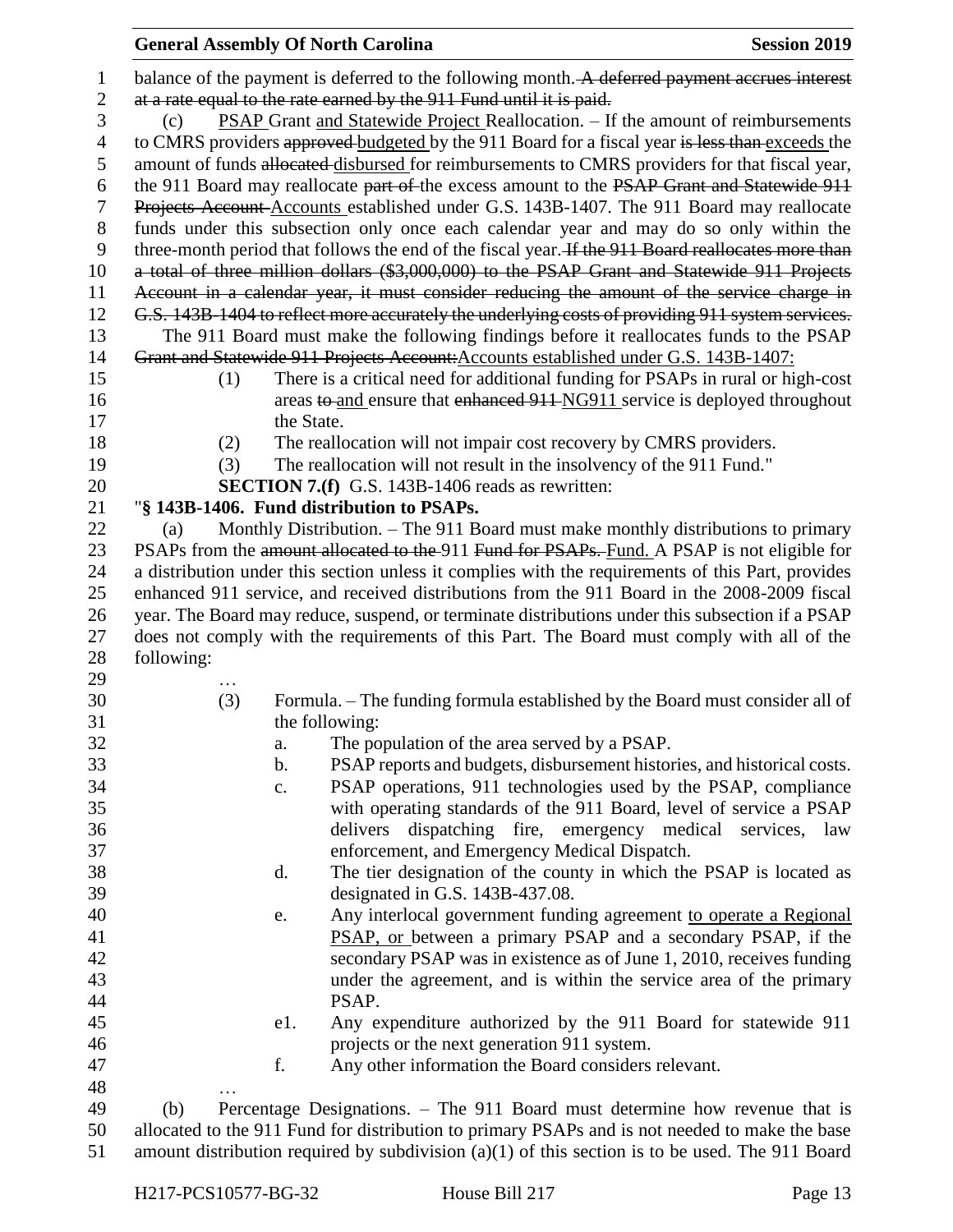#### **General Assembly Of North Carolina Session 2019 Session 2019**

 must designate a percentage of the remaining funds to be distributed to primary PSAPs on a per 2 capita basis and a percentage to be allocated to the PSAP Grant Account Accounts established in G.S. 143B-1407. If the 911 Board does not designate an amount to be allocated to the PSAP 4 Grant Account, such Accounts, the 911 Board must distribute all of the remaining funds to regional or primary PSAPs on a per capita basis. The 911 Board may not change the percentage designation more than once each fiscal year. (c) Carryforward. – A PSAP may carry forward distributions for eligible expenditures for capital outlay, capital improvements, or equipment replacement. Amounts carried forward to the next fiscal year from distributions made by the 911 Board may not be used to lower the distributions in subsection (a) of this section unless the amount is greater than twenty percent (20%) of the average yearly amount distributed to the PSAP in the prior two years. replacement if shown pursuant to subsection (f) of this section. The 911 Board may allow a PSAP to carry forward a greater amount without changing the PSAP's distribution. Amounts carried forward to the next fiscal year from distributions made by the 911 Board may not be used to lower the distributions in subsection (a) of this section unless: (1) The amount is greater than twenty percent (20%) of the average yearly amount distributed to the PSAP in the prior two years; or (2) The amount in subsection (a) is modified based upon the Board's expenditures for statewide 911 projects or the PSAP's migration to a next generation 911 network. 21 (d) Use of Funds. – A PSAP that receives a distribution from the 911 Fund may not use the amount received to pay for the lease or purchase of real estate, cosmetic remodeling of emergency dispatch centers, hiring or compensating telecommunicators, or the purchase of mobile communications vehicles, ambulances, fire engines, or other emergency vehicles. Distributions received by a PSAP may be used only to pay for the following: 26 (1) The lease, purchase, or maintenance of: a. Emergency telephone equipment, including necessary computer hardware, software, and database provisioning. 29 b. Addressing. Addressing, provided that addressing shall not be paid following the earlier of July 1, 2021, or compliance with G.S. 143B-1406(e1). c. Telecommunicator furniture. d. Dispatch equipment located exclusively within a building where a PSAP or back-up PSAP is located, excluding the costs of base station transmitters, towers, microwave links, and antennae used to dispatch emergency call information from the PSAP or back-up PSAP. e. Emergency medical, fire, and law enforcement pre-arrival instruction software.  $(2)$  The nonrecurring costs of establishing a 911 system. (3) Expenditures for in-State training of 911 personnel regarding the maintenance and operation of the 911 system. Allowable training expenses include the cost of transportation, lodging, instructors, certifications, improvement programs, quality assurance training, training associated with call taking, and emergency medical, fire, or law enforcement procedures, and training specific to managing a PSAP or supervising PSAP staff. Training outside the State is not an eligible expenditure unless the training is unavailable in the State or the PSAP documents that the training costs are less if received out-of-state. Training specific to the receipt of 911 calls is allowed only for intake and related call taking quality assurance and improvement. Instructor certification costs and course required prerequisites, including physicals, psychological exams, and drug testing, are not allowable expenditures.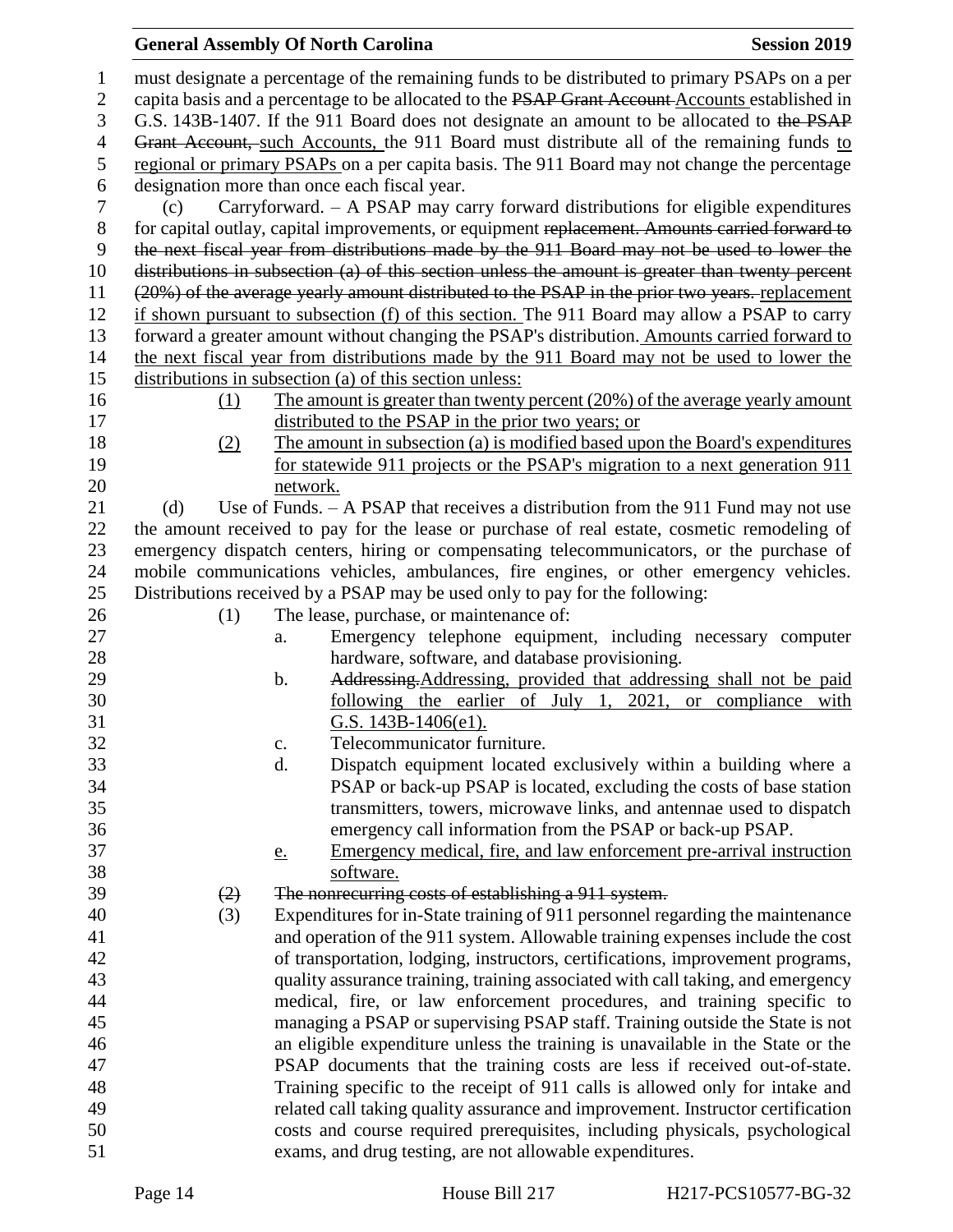|      | <b>General Assembly Of North Carolina</b>                                                     | <b>Session 2019</b> |
|------|-----------------------------------------------------------------------------------------------|---------------------|
| (4)  | Charges associated with the service supplier's 911 service and other service                  |                     |
|      | supplier recurring charges. The PSAP providing 911 service is responsible to                  |                     |
|      | the communications service provider for all 911 installation, service,                        |                     |
|      | equipment, operation, and maintenance charges owed to the communications                      |                     |
|      | service provider. A PSAP may contract with a communications service                           |                     |
|      | provider on terms agreed to by the PSAP and the provider. Service supplier                    |                     |
|      | 911 service and other recurring charges supplanted by the State ESInet costs                  |                     |
|      | paid by the Board shall not be paid from distributions to PSAPs following the                 |                     |
|      | earlier of July 1, 2021, or compliance with G.S. 143B-1406(e1).                               |                     |
| (e)  | Local Fund. – The fiscal officer of a PSAP to whom a distribution is made under this          |                     |
|      | section must deposit the funds in a special revenue fund, as defined in G.S. $159-26(b)(2)$ , |                     |
|      | designated as the Emergency Telephone System Fund. The fiscal officer may invest money in     |                     |
|      | the Fund in the same manner that other money of the local government may be invested. Income  |                     |
|      | earned from the invested money in the Emergency Telephone System Fund must be credited to     |                     |
|      | the Fund. Revenue deposited into the Fund must be used only as permitted in this section.     |                     |
| (e1) | State NG911 Emergency Service IP Network (ESInet). -                                          |                     |
| (1)  | No later than July 1, 2021, the Board and local governments operating primary                 |                     |
|      | PSAPs shall develop and fully implement NG911 transition plans to migrate                     |                     |
|      | PSAPs to the State ESInet. To the extent practicable, the migration of PSAPs                  |                     |
|      | will be implemented on a sequential region-by-region basis for those PSAPs                    |                     |
|      | served by each legacy 911 selective router. The Board may extend the                          |                     |
|      | implementation date for a primary PSAP for good cause. For purposes of this                   |                     |
|      | section, "good cause" means an event or events reasonably beyond the ability                  |                     |
|      | of the Board to anticipate or control.                                                        |                     |
| (2)  | All communications service providers required to provide access to 911                        |                     |
|      | service shall route the 911 calls of their subscribers to ESInet points of                    |                     |
|      | interconnection designated by the Board. The Board shall identify points of                   |                     |
|      | interconnection no later than July 1, 2019. The Board shall establish ESInet                  |                     |
|      | points of interconnection in a manner that minimizes cost to the                              |                     |
|      | communications service providers to the extent practicable while still                        |                     |
|      | achieving necessary 911 service and ESInet objectives.                                        |                     |
| (3)  | The State ESInet service provider shall receive the 911 calls delivered by the                |                     |
|      | communications service provider at the designated ESInet points of                            |                     |
|      | interconnection and deliver the calls to the appropriate PSAP. The State                      |                     |
|      | <b>ESInet service provider shall not charge a communication service provider to</b>           |                     |
|      | connect to the State ESInet point of interconnection nor for the delivery of the              |                     |
|      | 911 calls to the PSAP.                                                                        |                     |
| (f)  | Compliance. – A PSAP, or the governing entity of a PSAP, must comply with all of              |                     |
|      | the following in order to receive a distribution under this section:                          |                     |
|      |                                                                                               |                     |
| (4a) | On or before July 1, 2019, each primary PSAP dispatching emergency medical                    |                     |
|      | services shall develop policies and procedures for implementing an                            |                     |
|      | <b>Emergency Medical Dispatch program approved by the Office of Emergency</b>                 |                     |
|      | Medical Services. Emergency Medical Dispatch instructions must be offered                     |                     |
|      | by a telecommunicator who has completed an emergency medical dispatch                         |                     |
|      | course approved by the Office of Emergency Medical Services.                                  |                     |
| (5)  | By July 1, 2016, a A primary PSAP must have a plan and means for 911                          |                     |
|      | call-taking in the event 911 calls cannot be received and processed in the                    |                     |
|      | primary PSAP. If a PSAP has made substantial progress toward                                  |                     |
|      | implementation of the plan and means, the 911 Board may grant the PSAP an                     |                     |
|      | extension until July 1, 2017, to complete implementation of the plan and                      |                     |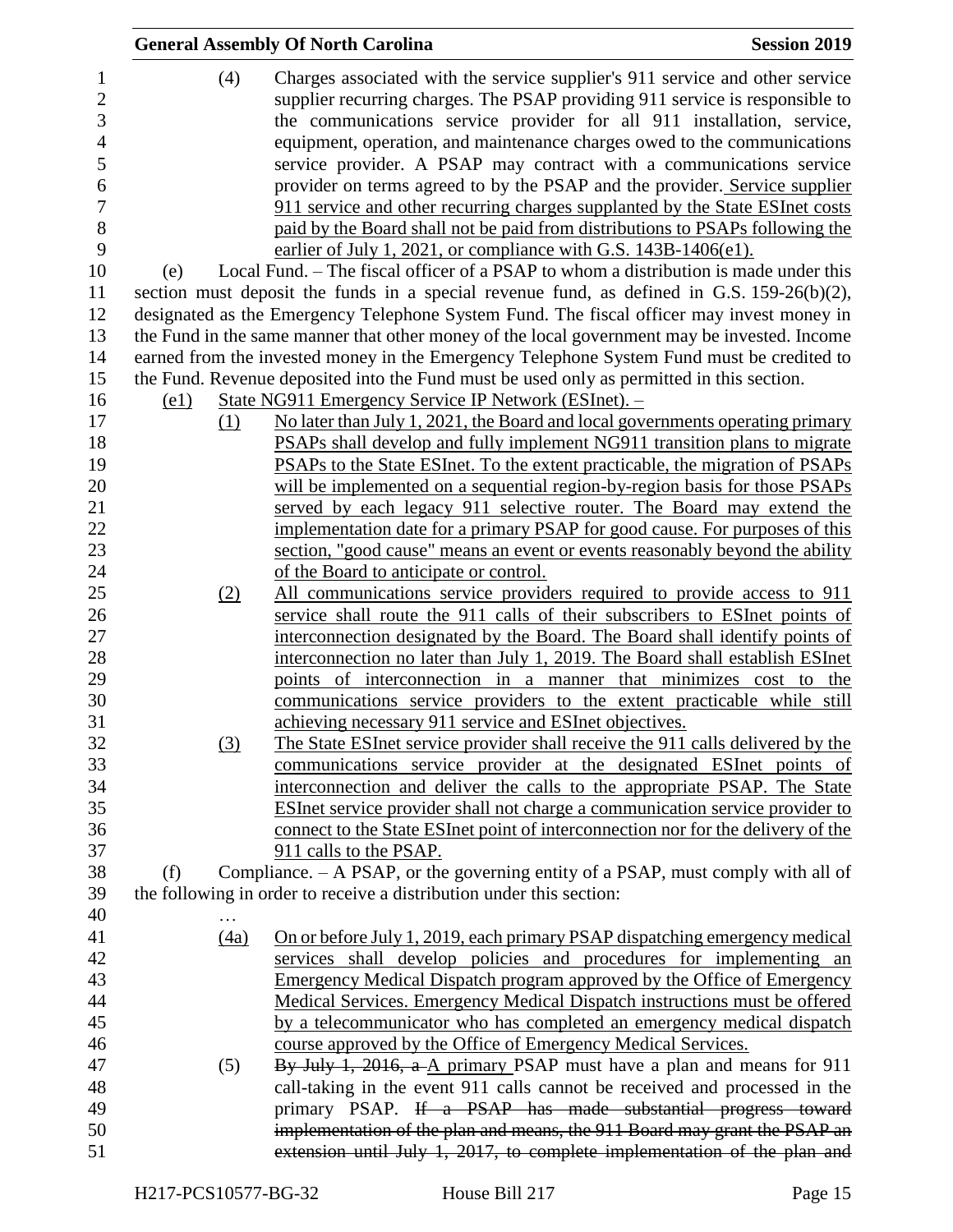|          | <b>General Assembly Of North Carolina</b><br><b>Session 2019</b>                                                |
|----------|-----------------------------------------------------------------------------------------------------------------|
|          | means. The plan must identify the alternative capability of taking the                                          |
|          | redirected 911 calls. This subdivision does not require a PSAP to construct an                                  |
|          | alternative facility to serve as a back-up PSAP.                                                                |
| (5a)     | On or before July 1, 2020, each PSAP shall deploy equipment, products, and                                      |
|          | services necessary or appropriate to enable the PSAP to receive and process                                     |
|          | calls for emergency assistance sent via text messages in a manner consistent                                    |
|          | with FCC Order 14-118 and any other FCC order that affects the deployment                                       |
|          | of text-to-911. Every local government shall participate in a 911 system. The                                   |
|          | establishment and operation of Regional PSAPs shall be a coordinated effort                                     |
|          | among local governments and the Board. Nothing in this article shall be                                         |
|          | construed to prohibit or discourage in any way the formation of Regional                                        |
|          | PSAP <sub>s.</sub>                                                                                              |
| (5b)     | <u>Persons employed as telecommunicators shall successfully complete:</u>                                       |
|          | A minimum of 40 hours in a nationally recognized training course for<br>$\underline{a}$ .                       |
|          | 911 telecommunicators or a basic telecommunicator course offered by                                             |
|          | the North Carolina Sheriffs' Standards Commission within one year of                                            |
|          | the date of their employment for any person beginning employment                                                |
|          | after July 1, 2019, or a substantially similar minimum training                                                 |
|          | acceptable to the telecommunicator's employer; and                                                              |
|          | A nationally recognized emergency medical dispatch course or an<br><u>b.</u>                                    |
|          | emergency medical dispatch course approved by the Office of                                                     |
|          | Emergency Medical Services not later than July 1, 2020, or if                                                   |
|          | employed subsequent to July 1, 2020, within six months of the date of                                           |
|          | employment.                                                                                                     |
| (6)      | A primary PSAP must comply with the rules, policies, procedures, and                                            |
|          | operating standards for primary PSAPs adopted by the 911 Board.                                                 |
|          |                                                                                                                 |
|          | <b>SECTION 7.(g)</b> G.S. 143B-1407 reads as rewritten:                                                         |
|          | "§ 143B-1407. PSAP Grant and Statewide 911 Projects Account; Next Generation 911                                |
|          | <b>Reserve Fund.</b>                                                                                            |
| $\cdots$ |                                                                                                                 |
| (d)      | Statewide 911 Projects. – The 911 Board may use funds from the PSAP Grant and                                   |
|          | Statewide 911 Projects Account and funds from the Next Generation 911 Reserve Fund for a                        |
|          | statewide project if the Board determines the project meets all of the following requirements:                  |
| (1)      | The project is consistent with the 911 plan.                                                                    |
| (2)      | The project is cost-effective and efficient when compared to the aggregated                                     |
|          | costs incurred by primary PSAPs for implementing individual projects.<br>The                                    |
| (3)      | project<br>eligible<br>under<br>is<br>expense<br>an<br>G.S. 143B-1406(e).G.S. 143B-1406(d).                     |
|          | The project will have statewide benefit for 911 service.                                                        |
| (4)      | Next Generation 911 Fund. – The 911 Board may use funds from the Next Generation                                |
| (e)      | 911 Fund to fund the implementation of next generation 911 systems. Notwithstanding Article 8                   |
|          | of Chapter 143C of the General Statutes, the 911 Board may expend funds from the Next                           |
|          | Generation 911 Fund to provide for a single data network to serve PSAPs. The 911 Board may                      |
|          | provide funds directly to primary PSAPs to implement next generation 911 systems. By October                    |
|          | 1 of each year, the 911 Board must report to the Joint Legislative Commission on Governmental                   |
|          | Operations on the expenditures from the Next Generation 911 Fund for the prior fiscal year and                  |
|          | on the planned expenditures from the Fund for the current fiscal year.                                          |
| . '      |                                                                                                                 |
|          |                                                                                                                 |
|          |                                                                                                                 |
|          | <b>SECTION 7.(h)</b> G.S. 143B-1408 reads as rewritten:<br>"§ 143B-1408. Recovery of unauthorized use of funds. |